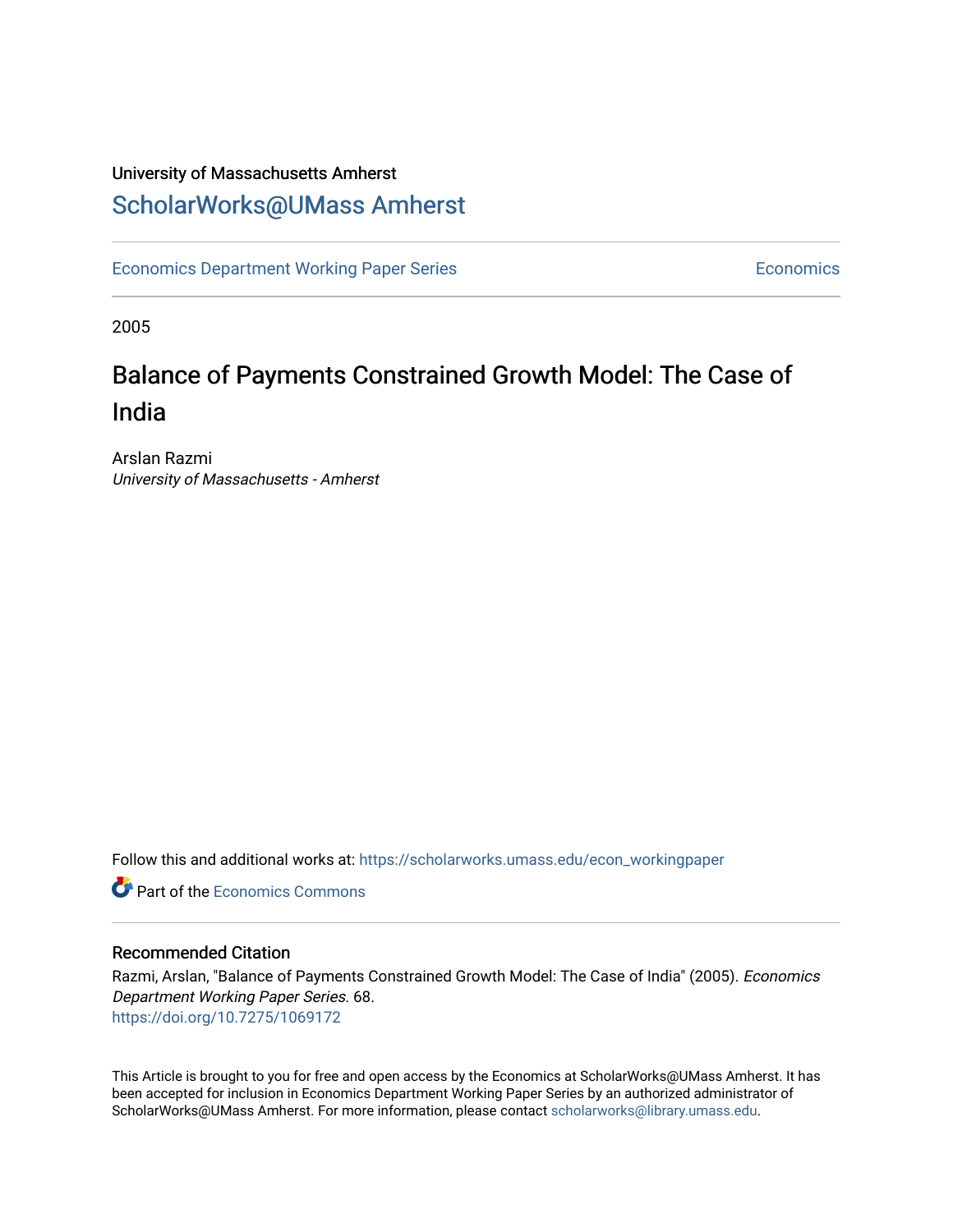# **DEPARTMENT OF ECONOMICS**

## **Working Paper**

### **Balance of Payments Constrained Growth Model: The Case of India**

by

Arslan Razmi

Working Paper 2005-05



## **UNIVERSITY OF MASSACHUSETTS AMHERST**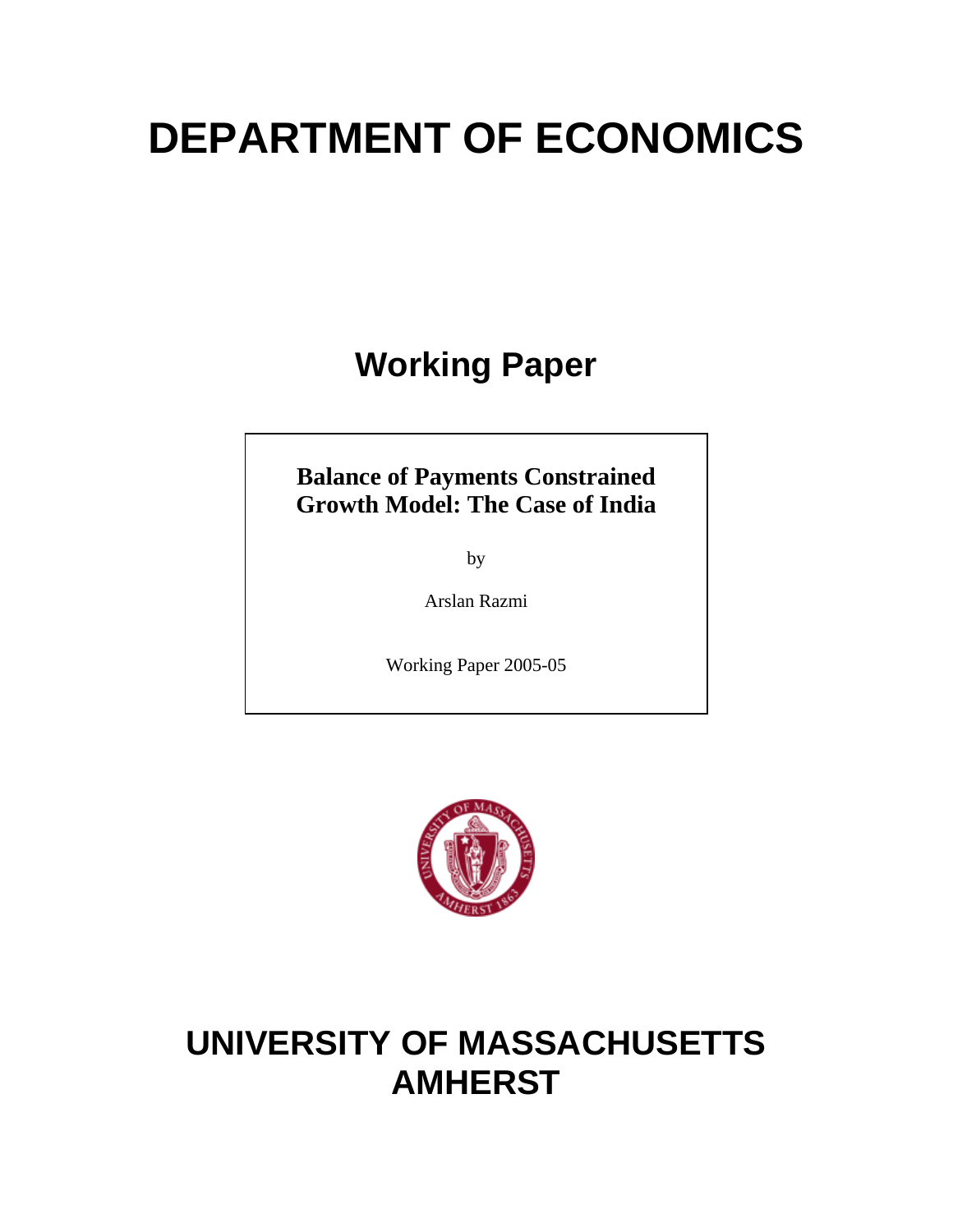#### **Balance of Payments Constrained Growth Model: The Case of India\***

## Arslan Razmi, Assistant Professor, Department of Economics, University of Massachusetts at Amherst

November 2004

#### **Abstract**

This study applies the Balance of Payments Constrained Growth (BPCG) model to India, a large developing country with a relatively low trade to GDP ratio. Rather than assuming similar elasticities of substitution between goods produced in different regions, the study extends the model to relax these assumptions. Johansen's cointegration technique is employed to estimate trade parameters. Short-run adjustments are explored within a vector error correction framework. The average growth rates predicted by various forms of the BPCG hypothesis are found to be close to the actual average growth rate over the period 1950-1999, although individual decades display substantial deviations.

JEL classification: F43, F14, E12

Keywords: Balance of payments-related constraints, real exchange rates, Johansen's cointegration technique, strong form, weak form, trade multiplier, import compression.

\*Many thanks to Robert Blecker and an anonymous referee whose extensive comments and detailed suggestions resulted in a much improved paper. Acknowledgements are also due to John Willoughby and Robin Hahnel for their helpful comments.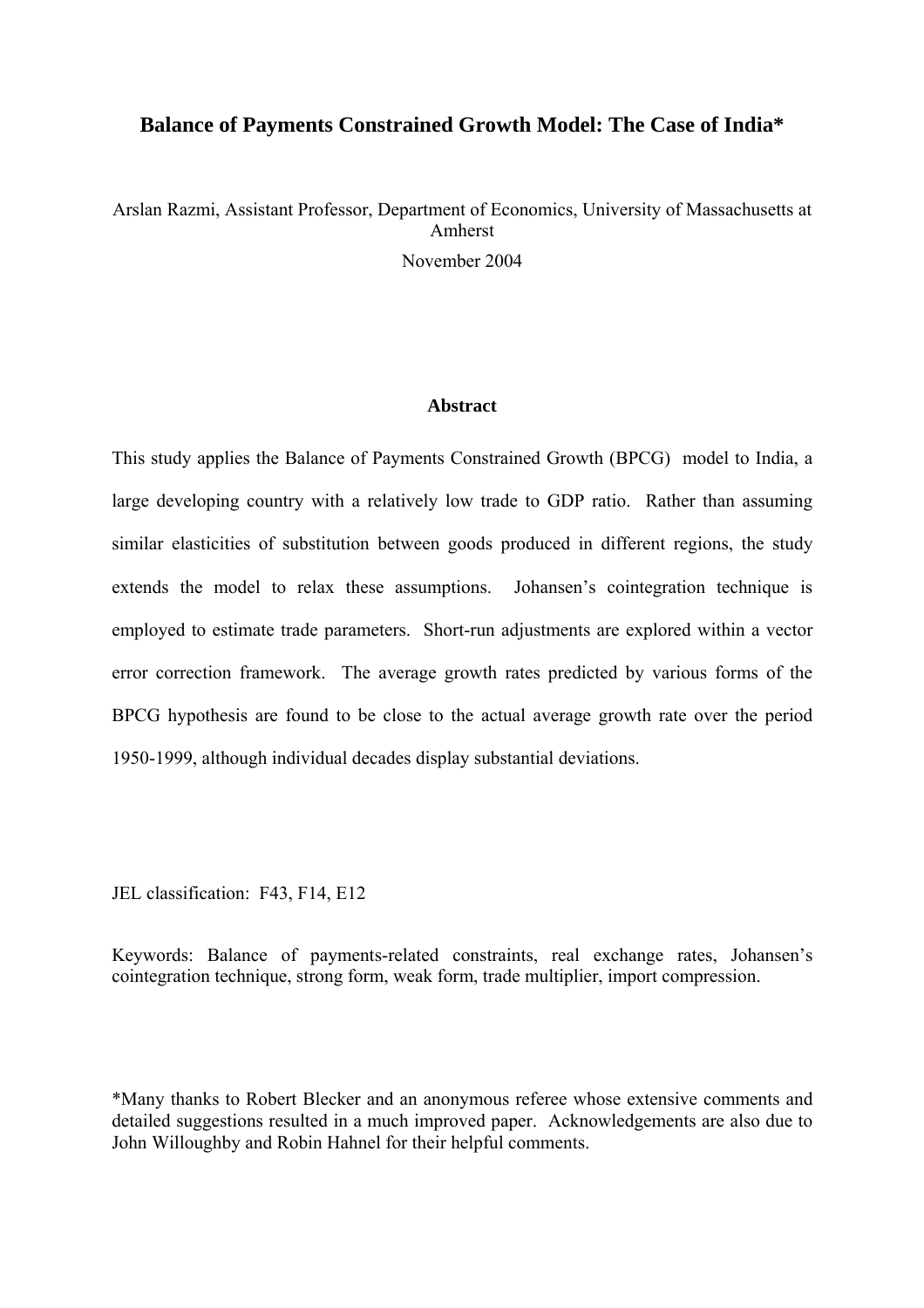#### **1. Introduction**

The balance of payments constrained growth (BPCG) model, originally due to Thirlwall (1979), has generated considerable interest among Post Keynesian (and occasionally neoclassical) circles. Developed as a tool to study the constraint imposed by the need to generate foreign exchange, the model provides a parsimonious (if partial) explanation of the balance of payments-related demand side structural parameters that limit growth. The original model limited foreign exchange movements to those resulting from trade in goods and services. Thirlwall and Hussain (1982) and other contributors later added capital flows to the model.

This paper tests the BPCG model in the context of India. More specifically, the paper follows several recent studies in using cointegration techniques to study the long-run constraint imposed by foreign exchange requirements on the growth of the Indian economy. The period explored is 1950-1999. It departs from previous efforts in several ways. Firstly, it employs the Johansen cointegration procedure. This relatively new macroeconometric tool, which to our knowledge has not been used before to test the BPCG hypothesis in the context of India, allows us to estimate a multivariate system of equations using variables that are assumed to be jointly endogenous, thus avoiding possible simultaneity problems. Secondly, the paper makes simple analytical extensions to the model which take a more nuanced view of consumption and competition. For example, traditionally the BPCG hypothesis has been tested using trade equations that assume homogeneity and identical elasticities of substitution between goods from different regions. This paper proposes that the validity of these assumptions should be a matter of empirical testing rather than implicit assumption. Thirdly, our estimates of export elasticities implicitly take into account not only the competition between exporters from different regions but also that between producers in the selling country and those in the importing regions. Fourthly, we test both the "strong" and "weak" forms of the hypothesis. The weak form treats exports as a deterministic, non-stochastic variable while the strong form treats exports as a stochastic variable determined by relative prices and expenditures. Fifthly,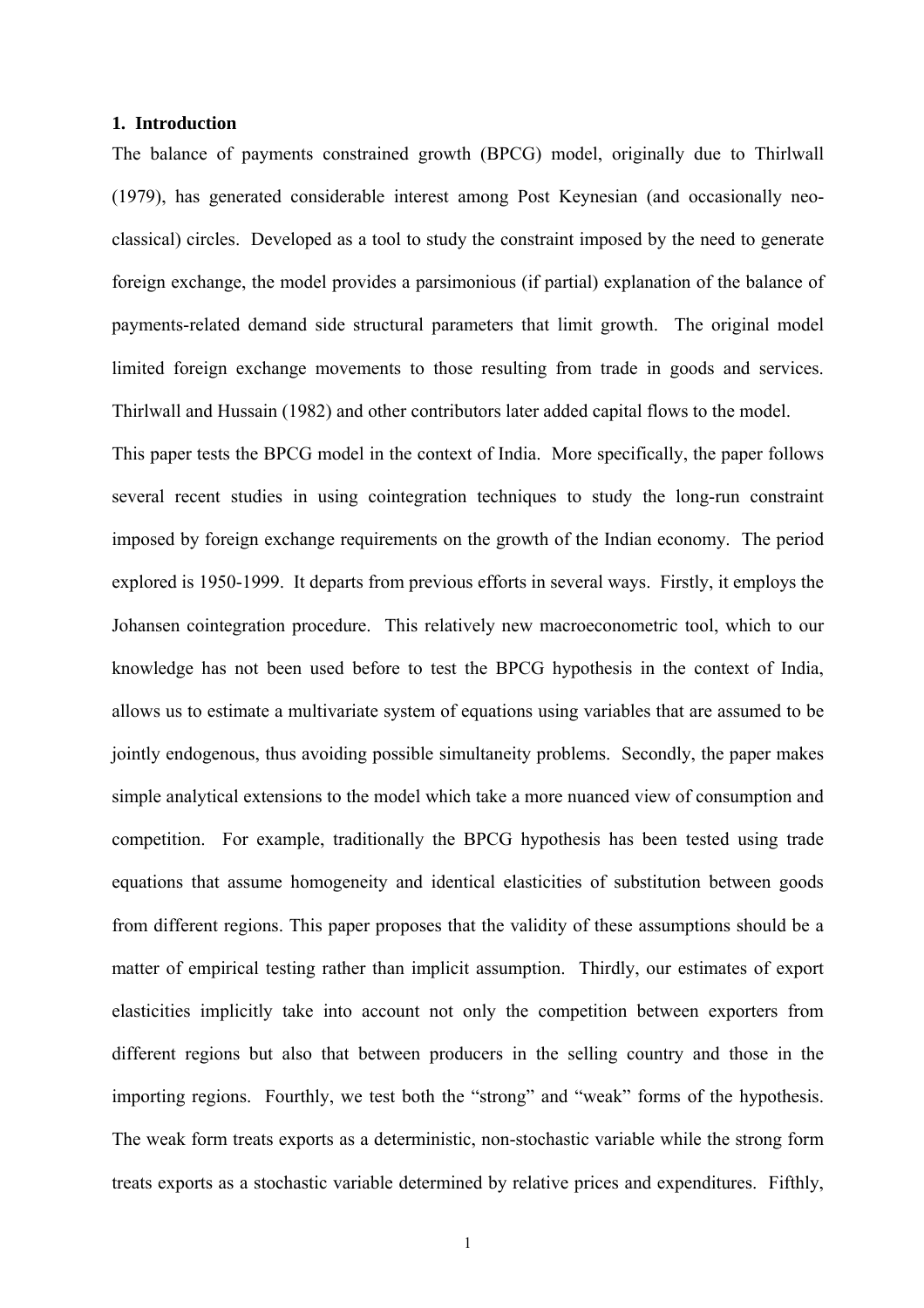unlike most previous studies of the hypothesis, we analyze both long- and short-run relationships. Sixthly, in place of world income, which is the variable typically used in the export equation, we use a weighted aggregate of total world imports. Finally, we test for both price and income effects. Our approach leads to some interesting results.

The rest of this paper is organized as follows. Sections 2 and 3 develop the basic theoretical model and present an overview of the relevant literature. Section 4 provides a short summary of recent developments in the Indian economy. Sections 5, 6 and 7 discuss some relevant conceptual issues and present simple analytical extensions to the basic BPCG model. Relative price indices are developed to reflect the spirit of these analytical extensions. Section 8 presents the empirical analysis. Finally section 9 concludes with a discussion of the results.

#### **2. Theoretical Model**

We start with the equation for balance of payments equilibrium:

$$
PX + EF^* = P^*EM \tag{1}
$$

where *P* and *P\**are the domestic and foreign price levels, respectively, X is the real foreign demand for exports, *M* is the real domestic demand for imports, *E* is the nominal exchange rate (domestic currency price of foreign currency), and *F\** is the value of *net* capital inflows measured in foreign currency. Next, we specify export and import demand equations which define trade volumes as functions of relative prices and a scale variable (typically domestic income, Y, in the case of imports and world income, W, in the case of exports):

$$
X = (EP^* / P)^{w} W^{\eta}; w > 0, \eta > 0
$$
\n(2)

$$
M = (EP^* / P)^{\phi} Y^{\varepsilon}; \phi < 0, \varepsilon > 0
$$
\n<sup>(3)</sup>

where  $\eta$  and  $\psi$  are the world income and price elasticities of demand for Indian exports, respectively, while *ε and Φ* are the Indian income and price elasticities of demand for imports, respectively. Solving equations (1), (2), and (3) simultaneously yields:

$$
\hat{y} = \frac{\theta \eta \hat{w} + (1 - \theta)(\hat{f}^* + \hat{e} - \hat{p}) + (\theta \psi - \phi - 1)(\hat{p}^* + \hat{e} - \hat{p})}{\varepsilon} \tag{4}
$$

where the circumflexes indicate that the associated variables are in growth rate form, and *θ*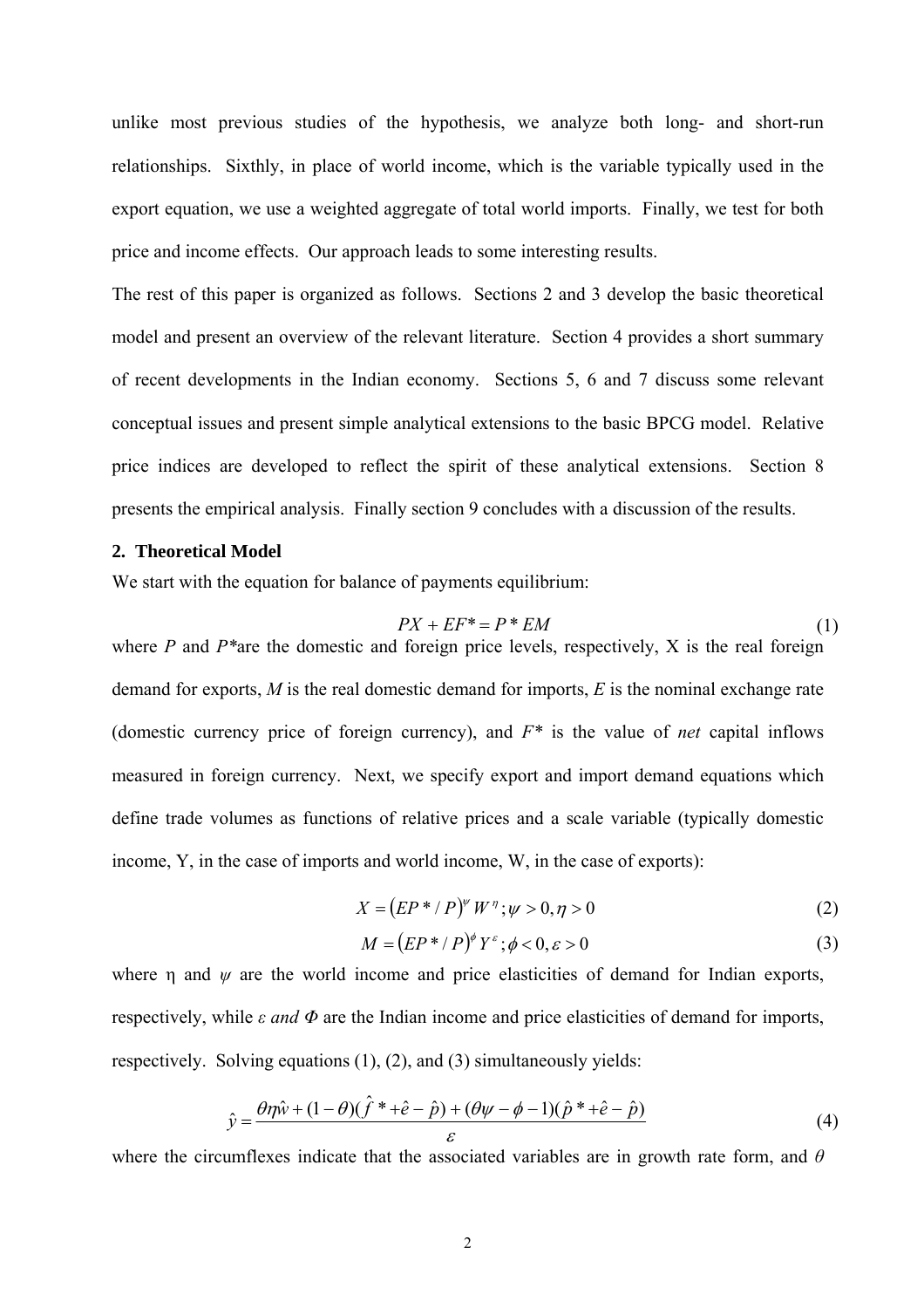denotes the initial share of exports in the total net inflow of foreign exchange measured at current prices. A look at Indian data indicates that net capital flows have not been a major factor, with current account imbalances varying between 0 and  $\pm 2$  percent of GDP, for almost the entire period. In other words,  $\Theta$  can reasonably be assumed to approximate unity. Subsequent sections in this paper therefore, assume away net capital flows, yielding:

$$
\hat{y}_b = \frac{\eta \hat{w} + (\psi - \phi - 1)(\hat{p}^* + \hat{e} - \hat{p})}{\varepsilon} \tag{5}
$$

where  $\hat{y}_b$  denotes the *balance of payments constrained growth rate.* Assuming that the rate of growth of exports is a deterministic/non-stochastic variable, and substituting the log-linear form of equation (2) into (5), enables us to express the growth rate in a more concise form:

$$
\hat{y}_b = \frac{\hat{x} - (\phi + 1)(\hat{p}^* + \hat{e} - \hat{p})}{\varepsilon} \tag{6}
$$

If the real exchange rate is stable, equations (5) and (6) simplify to:

$$
\hat{\mathbf{y}}_b = \eta \hat{\mathbf{w}}/\varepsilon \tag{7}
$$

and  $\hat{y}_b = \hat{x}/\varepsilon$  (8)

respectively. We can now restate the most parsimonious form of Thirlwall's model in words: *The long-run BPCG Rate equals the rate of growth of exports divided by the income elasticity of imports.* Notice that we can derive equation (7) from (5) in the special case where elasticity pessimism holds and the sum of the relevant price elasticities equals one.

Perraton (2003) distinguished between the "weak" and "strong" forms of the BPCG hypothesis. The former corresponds to equation (6) or equation (8) while the latter corresponds to equation (5) or equation (7), depending on whether the price effects are included or not. The weak form treats exports as a deterministic, non-stochastic variable while the strong form estimates the export equation separately, treating exports as a stochastic variable determined by relative prices and a scale variable. Traditionally, studies of the BPCG model have tested either equation (7) or (8). This assumes that variations in the terms of trade are either insignificant or that elasticity pessimism holds. In the light of recent empirical findings for developing countries, it does not seem appropriate to make either of these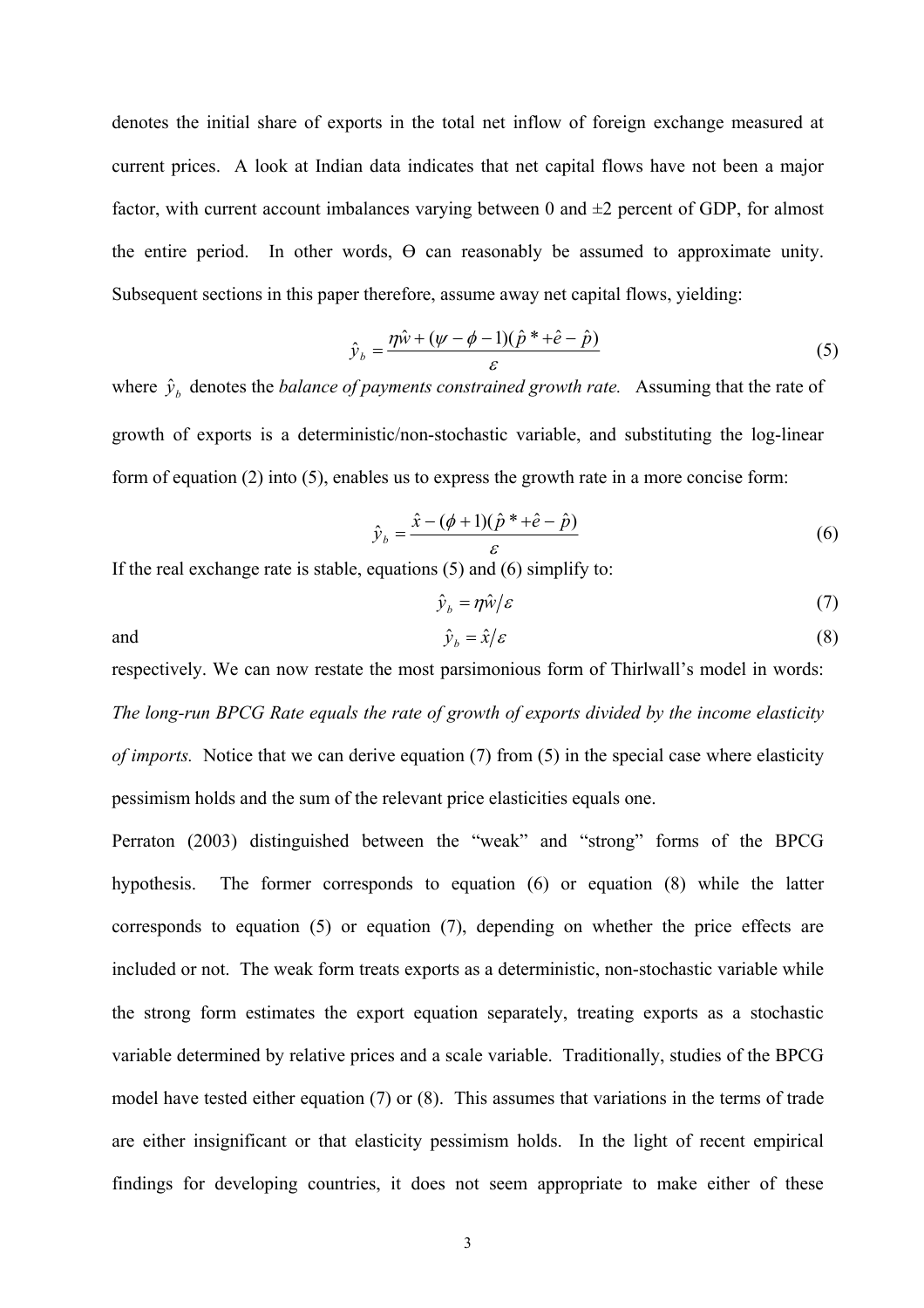assumptions without testing for their validity. Firstly, the purchasing power parity hypothesis has generally been found not to hold, except during hyperinflationary periods, or in the very long run.<sup>1</sup> Secondly, and as a variant of the first point, the terms of trade for developing countries have either fluctuated or, in many cases, shown a secular decline over recent decades.<sup>2</sup> Thirdly, elasticity pessimism is no longer a popular view among economists.<sup>3</sup> We, therefore used (extended versions of) equations (5) and (6) for our empirical tests.

#### **3. Literature Review**

Houthakker and Magee (1969) have provided a basis for numerous comparisons of trade equations across countries.<sup>4</sup> Thirlwall (1979) used their finding of large inter-country variation in income elasticities to explain long-run growth rate differences between countries. In an open economy, the dominant constraint on demand, according to Thirlwall, is the external constraint. If a growing country runs into balance of payments problems before it reaches its short run capacity, then demand must be curtailed. Thus resources are underutilized. Technological progress is curtailed and the country's competitiveness suffers, worsening the balance of payments position. If, on the other hand, a country is able to expand demand up to the level of full utilization of resources without running into balance of payments problems, the pressure emanating from demand may raise the capacity growth rate through investment, technological progress, and increased factor supply. Thus:

While a country cannot grow faster than its balance of payments equilibrium growth rate for very long, unless it can finance an ever-growing deficit, there is little stopping a country growing slower and accumulating large surpluses (p. 49).

Using trade functions of the Cobb-Douglas form, Thirlwall derived the BPCG rate, which he relates to the dynamic version of the Harrod trade multiplier. Thirlwall and Hussain (1982) extended the model to analyze the experience of developing countries that run current account deficits for prolonged periods. The evolution of capital flows, therefore, appears as an additional constraint on long-term growth in their model. Recently, McCombie and Roberts (2002) have argued that under reasonable assumptions regarding the sustainability of net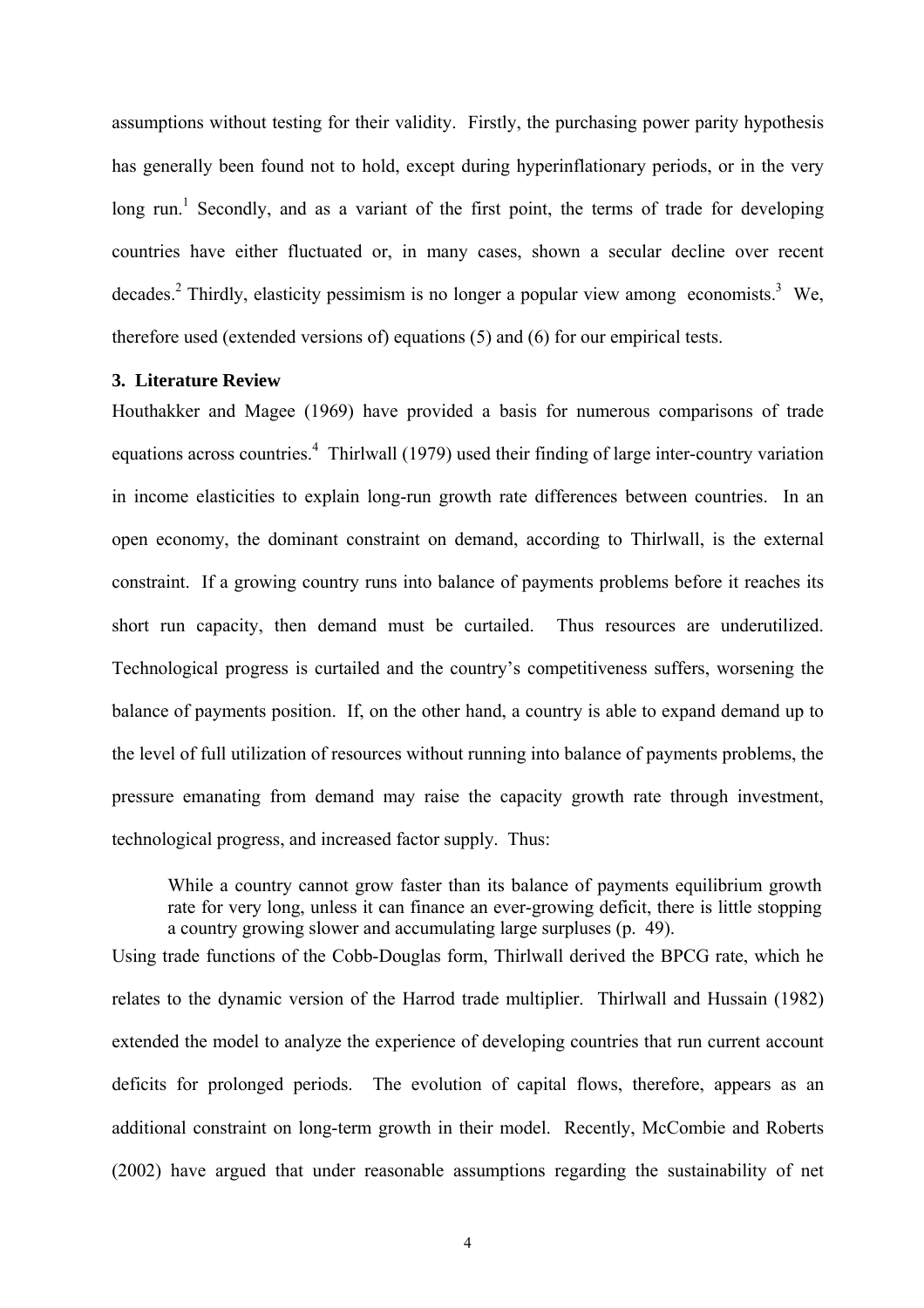foreign capital inflows as a ratio of national income, the inclusion of these inflows would not make a substantial contribution to loosening the balance of payments constraint.<sup>5</sup>

A number of country and region-specific studies have appeared since Thirlwall (1979).<sup>6</sup> In general, the long-run hypothesis has held up reasonably well, especially for developed countries. McCombie (1997) summarized the conclusions from a number of earlier studies.

#### **4. Recent Economic Developments in India**

The Industrial Policy resolution of 1948 laid the foundations of the import-substitution era in India. Prior to 1991, the Indian import regime was characterized by relatively heavy quantitative restrictions on imports and a highly protectionist tariff structure, with high tariffs on finished products and lower tariffs on intermediate and primary products.<sup>7</sup> The role of capital flows, including FDI, was also restricted through the use of a complex legal and regulatory framework.

In 1991, serious balance of payments problems developed as India faced a foreign reserve crunch. Although opinions differ as to the roots of the situation, the proximate causes are less controversial. The collapse of a major trading partner (the Soviet bloc), a fall in foreign exchange remittances due to the Gulf crisis, and the oil price hike ensuing from the Gulf War drastically worsened India's (already fragile) external finance situation. To contain the crisis, the government, in collaboration with the IMF, initiated a structural adjustment and stabilization program. The steps taken on the external front included devaluation, phased reduction in tariffs and quantitative restrictions on imports, abolition of import licensing, increased emphasis on encouraging foreign investment, and full exchange rate convertibility on the current account. As a result, the structure of the Indian economy has undergone changes, as the external sector has come to play a somewhat greater role. However, as Rodrik and Subramanian (2004) have noted, changes in the trends and levels of many major Indian macroeconomic variables predate the policy changes of the 1990s by several years.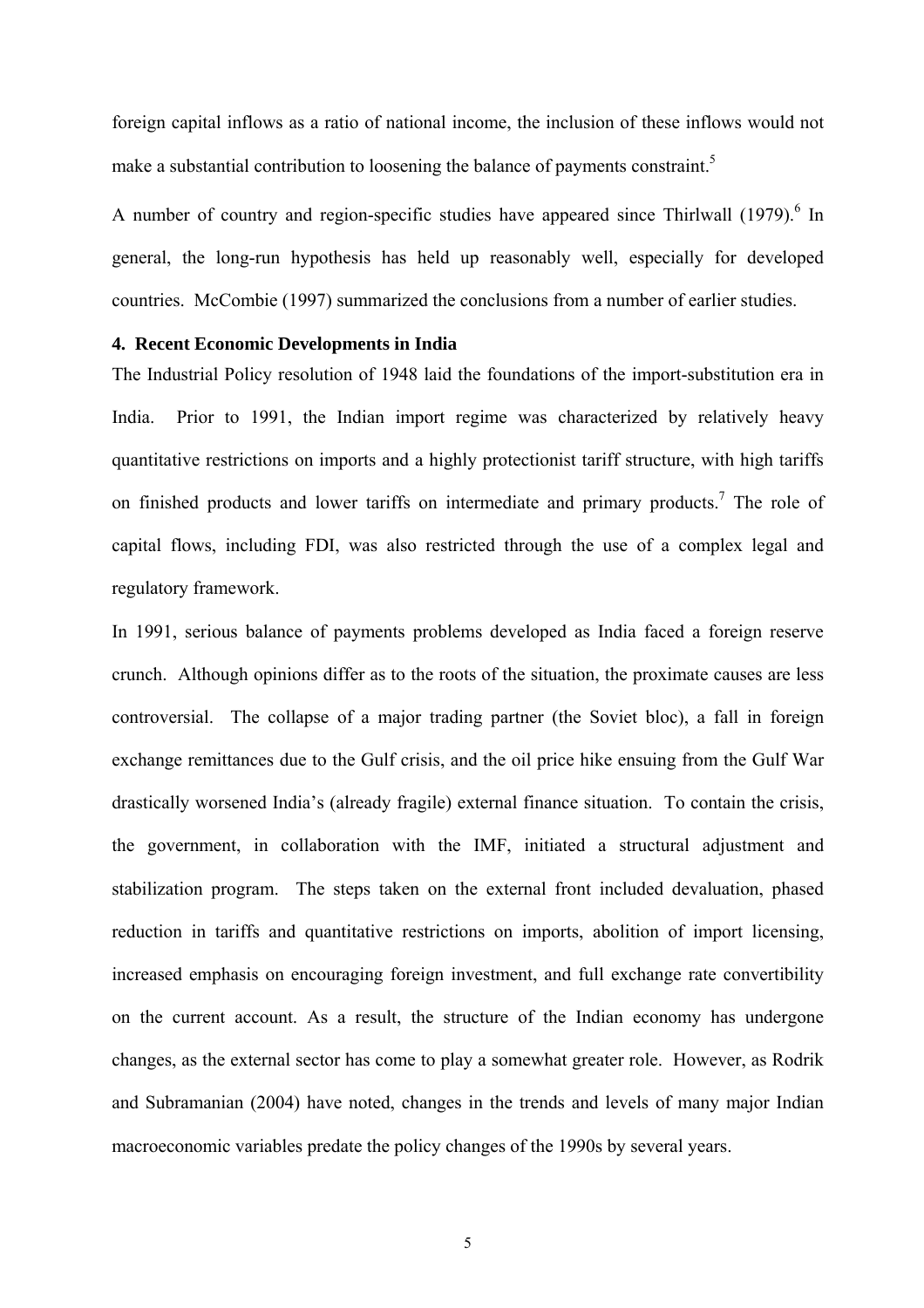#### **5. A Brief Discussion of Some Conceptual Issues**

Empirical studies following Houthakker and Magee (1969) typically estimate trade equations of the form presented in Section 2, the underlying assumption being that neither exports nor imports are perfect substitutes for domestic goods.<sup>8</sup> This raises several questions some of which are directly relevant to our study. The "imperfect substitutes" model may be a better approximation for an industrially advanced country that produces differentiated products than for a country whose exports almost entirely consist of homogeneous primary commodities. This may, however, not be a major problem in the Indian case considering that most of its exports have consisted of manufactures in recent decades.<sup>9</sup> The estimation of single equation trade models assumes that relative prices are exogenous to the estimation space. This may be a somewhat realistic assumption in the aggregate, although it may be more so for small relatively closed economies. Moreover, in the pervasive presence of quantitative restrictions, estimation of relative price effects becomes problematic.<sup>10</sup>

One major problem with specifications of trade functions in the typical CES form lies in using a single elasticity parameter for the real exchange rate. Since the real exchange rate represents the ratio of two price indices (expressed in the same currency), this amounts to constraining the influence of these to be equal in magnitude although opposite in direction. This assumption is implausible for several reasons, one being that different price indices are constructed differently. The assumption of homogeneity can also be questioned on the grounds that greater consumer familiarity with local firm reputation and quickly available servicing may tilt the balance in favor of domestic goods, at least in the short run. Firms from certain countries may enjoy an advantage due to past performance in certain sectors. Urbain (1992) noted that agents will use different information sets for each aggregate price index while forming their expectations.

Further exploration of the real exchange rate as typically used reveals that it is assumed that the elasticities of substitution between products from different countries are identical. In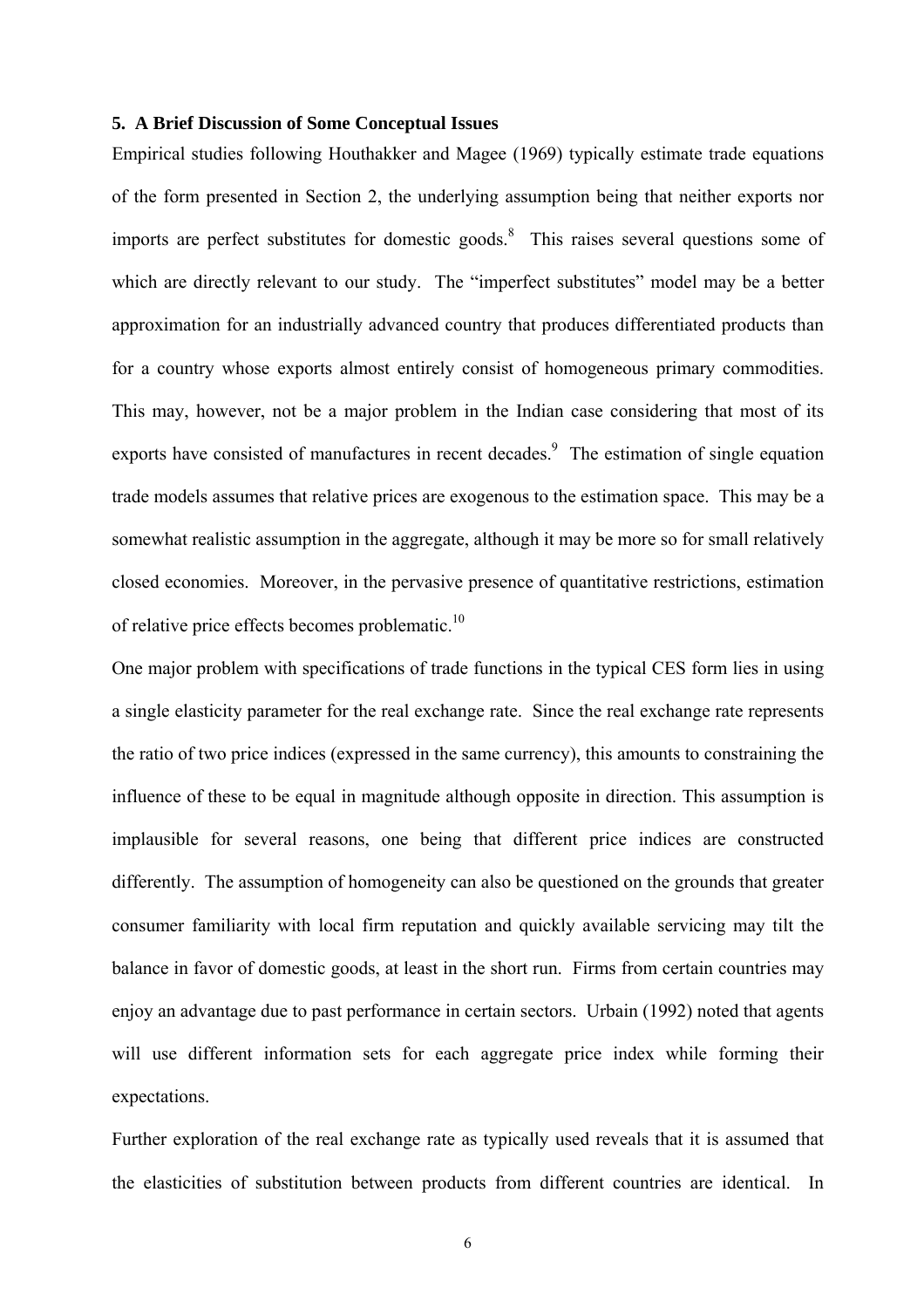particular, it is assumed that the elasticity of substitution between products exported from developing and industrial countries is identical. Put differently, typical studies (including those of the BPCG hypothesis) assume that developing country exporters compete with other developing country producers and industrial country producers to an equal degree. Again, there are several reasons for questioning this approach. The level of industrial development of a country is widely understood to be a major determinant of the composition of its exports. Moreover, even when an industrial country and a developing country produce similar products, different consumer perceptions of quality are likely to render the assumption of identical elasticities of substitution invalid. Spilimbergo et al. (2003), found that export equations with two real effective exchange rates (REERs) - one for LDCs and another for industrial countries - perform better than those with a single aggregated REER. As shown below, a more nuanced approach that allows for different elasticities of substitution leads to interesting implications regarding the existence of international demand-side constraints on export-led growth.

Finally, trade flow responses to relative price differences may be different in the short run from those in the long run. A number of possible explanations such as production bottlenecks, contractual obligations, policy shocks, delayed information flows, the existence of a money illusion, and partial exchange rate pass-through in the short run can be cited.

#### **6 Analytical Extensions**

As discussed in the previous section, there are several reasons to suspect the validity of the homogeneity assumption in the real world. Once these assumptions are relaxed the import and export demand equations can be rewritten as: $11$ 

$$
\hat{m} = -\phi_1(\hat{e} + \hat{p}^*) + \phi_2 \hat{p} + \varepsilon \hat{y}
$$
\n(9)

$$
\hat{x} = \psi_1(\hat{e} + \hat{p}^*) - \psi_2 \hat{p} + \eta \hat{w}
$$
\n(10)

where  $\phi_1$  and  $\phi_2$  are the price elasticities of domestic demand for imports and for domestically produced import substitutes, respectively,  $\psi_1$  is the price elasticity of world demand for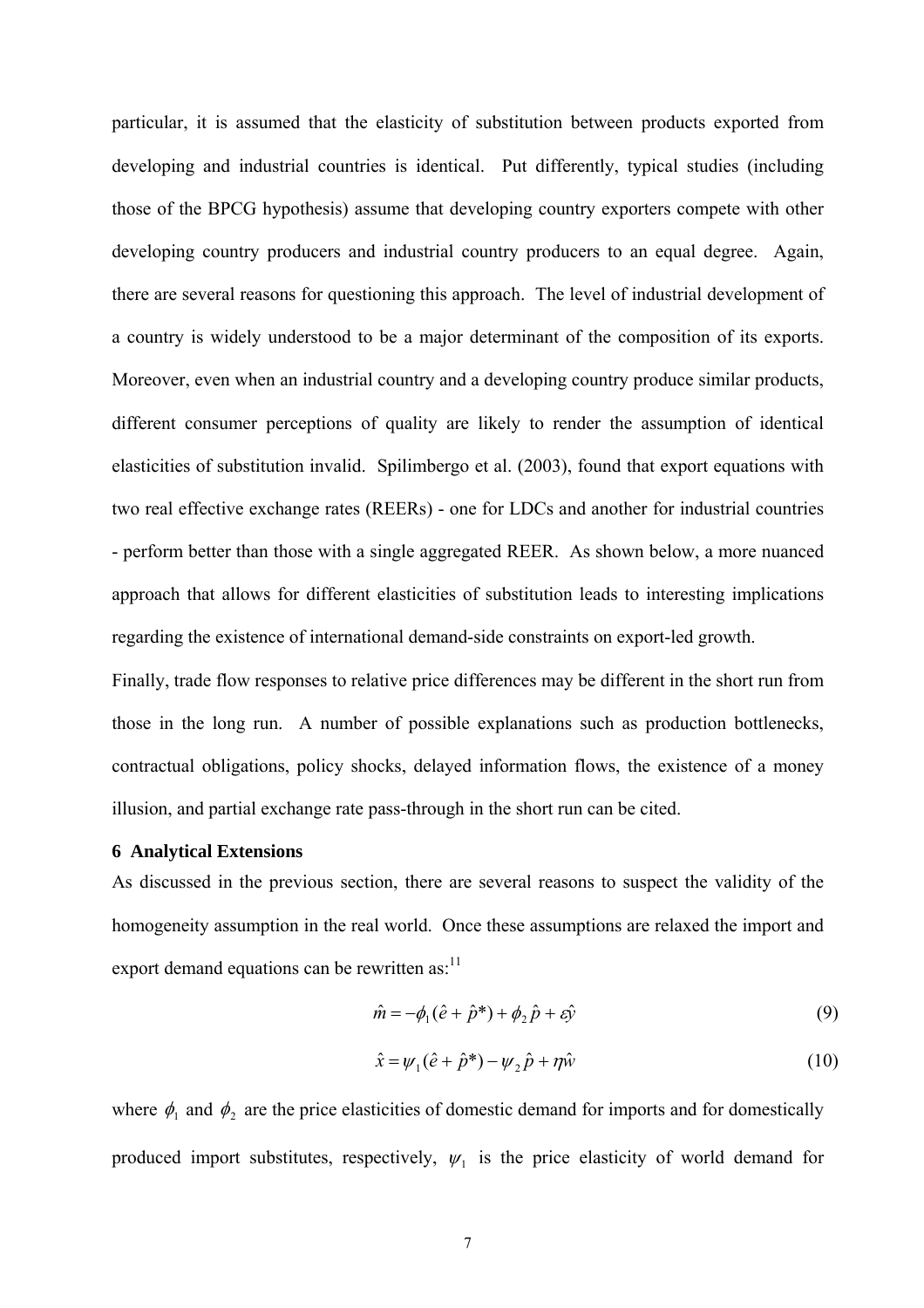importables, and  $\psi_2$  is the price elasticity of world demand for Indian exports. *A priori* we would expect these parameters to be positive. Again, assuming balanced trade, solving equations (9) and (10) simultaneously, and excluding foreign capital flows, yields:

$$
\hat{y}_b = \frac{\eta \hat{w} + (\psi_1 + \phi_1 - 1)(\hat{e} + \hat{p}^*) - (\psi_2 + \phi_2 - 1)\hat{p}}{\varepsilon} \tag{11}
$$

Notice that equation (11) reduces to equation (5) if homogeneity holds. Next, recall that the export equation in section 2 considered one relative price only, namely that of India's exports relative to world exports. However, considering differential competitive effects in more detail requires modifying this equation. Consider an export function of the following form:

$$
\hat{x} = \psi_1(\hat{e} + \hat{p}^*) - \psi_2 \hat{p} + \psi_3(\hat{e} + \hat{p}^*) + \eta \hat{w}
$$
\n(12)

where  $\hat{p}^{\prime}$  denotes the rate of change of the export price of developing countries. Next, suppose that  $\lambda_1$  and  $\lambda_2$  represent the shares of Indian exports going to industrialized and developing countries, respectively. Then, the weighted Indian REER can be expressed as a geometric mean of the two real exchange rates.

$$
Q = \Pi_i (E P_i / P)^{\lambda_i}, i = 1, 2
$$
 (13)

Note that if  $\lambda_1 = 1$ , that is if all Indian exports are sold in industrialized countries, then  $\hat{q} = \hat{e} - \hat{p} + \hat{p}^*$ . Repeating the same steps as before, while assuming away capital flows for simplicity, yields a new expression for the strong form of the BPCG rate:

$$
\hat{y}_b = \frac{\eta \hat{w} + (\psi_1 + \phi_1 - \lambda_1)(\hat{e} + \hat{p}^*) + [\psi_3 - (1 - \lambda_1)](\hat{e} + \hat{p}^*) - (\psi_2 + \phi_2 - 1)\hat{p}}{\varepsilon}
$$
(14)

which reduces to equation (11) if we assume that  $\lambda_1 = 1$  and that the changes in the price level of other developing countries are negligible. Notice also that equation (14) implies a less stringent (and more nuanced) Marshall-Lerner condition for price changes in disaggregated trading partners as long as at least some exports are destined for each of the two partners. This is because a change in the price level of one partner has valuation effects (measured in terms of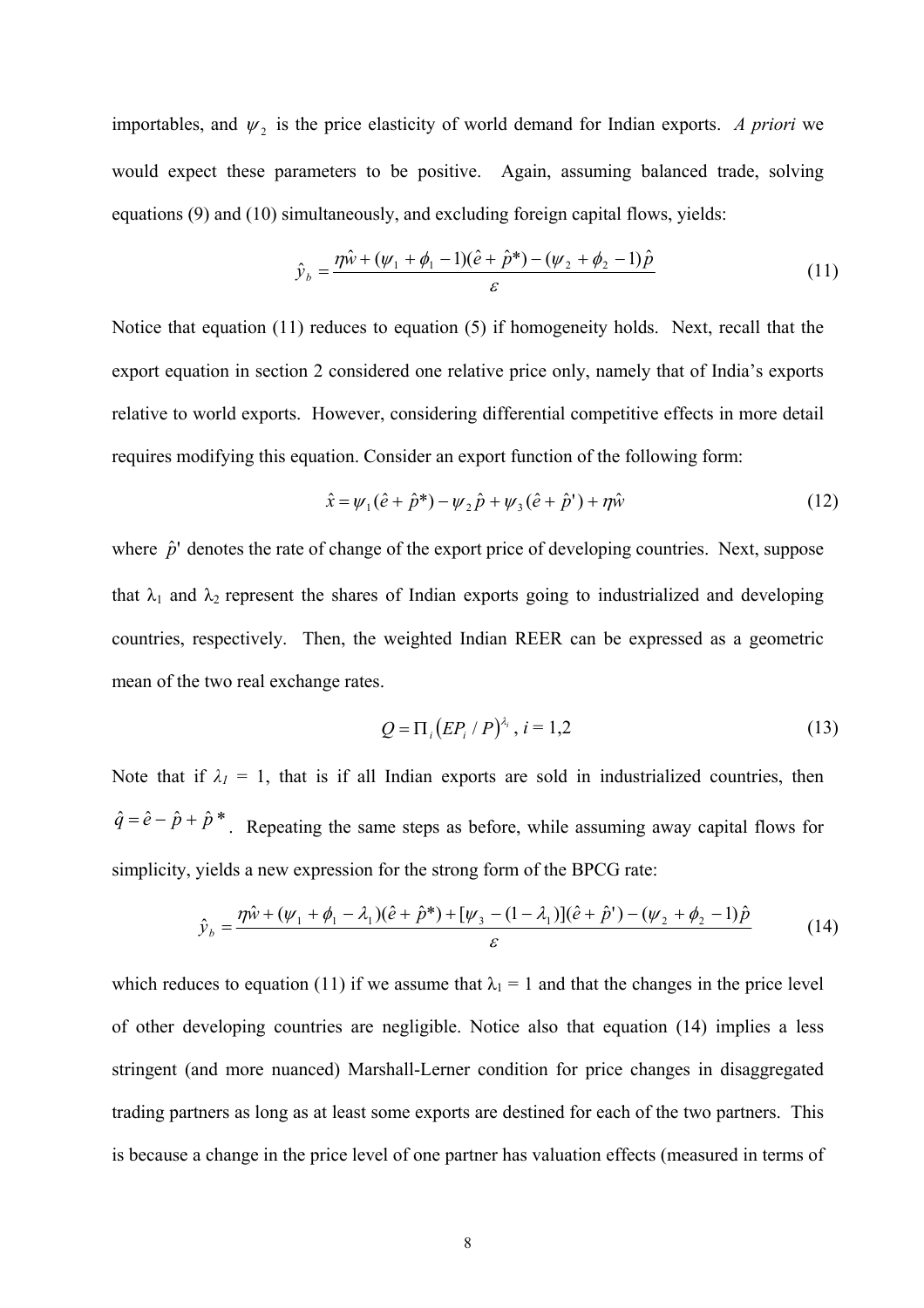foreign goods) *only* on the proportion of exports destined for that partner. Finally, note that changes in Indian prices relative to other developing countries remain relevant – or in other words, competition with other developing country producers remains a consideration - even if *all* Indian exports are destined for industrial countries. Thus, the term  $1-\lambda_1$  can be "loosely" interpreted as capturing the importance of Indian price competition with substitutes in developing countries while ψ<sub>3</sub> captures the *overall* price elasticity of international demand for developing country products.

#### **7 Calculation of Relative Prices**

The construction of relative indices for empirical use requires a number of decisions regarding what weighting scheme to employ and which price measures to use. We followed several studies cited above in deflating the unit import value index by a domestic price index. This arrangement attempts to capture competition between imports and domestically produced import substitutes. Following Houthakker and Magee (1969), we used the WPI as the domestic price index because it is derived from a basket of goods that generally contains a higher proportion of traded goods than other commonly used indices.

While considering exports, a country's REER would preferably reflect not only its price competitivess vis-à-vis the importing country but also its price competitiveness versus competing exporters to the same country. In other words, relative exchange rate index construction for exports involves the added complication of taking third party competition into account. The desire to minimize collinearity, not to mention the incentive to keep our analysis manageable, led us to follow Spilimbergo et al. (2003) in limiting the disaggregation to a weighted average of export prices for developing and developed countries. The weights were based on the proportion of Indian exports going to each group of countries.<sup>12</sup>

#### **8. Empirical Analysis**

The method of cointegration has, during the last few years, gained considerable popularity among economists as a tool for studying long-run relationships between variables. In the first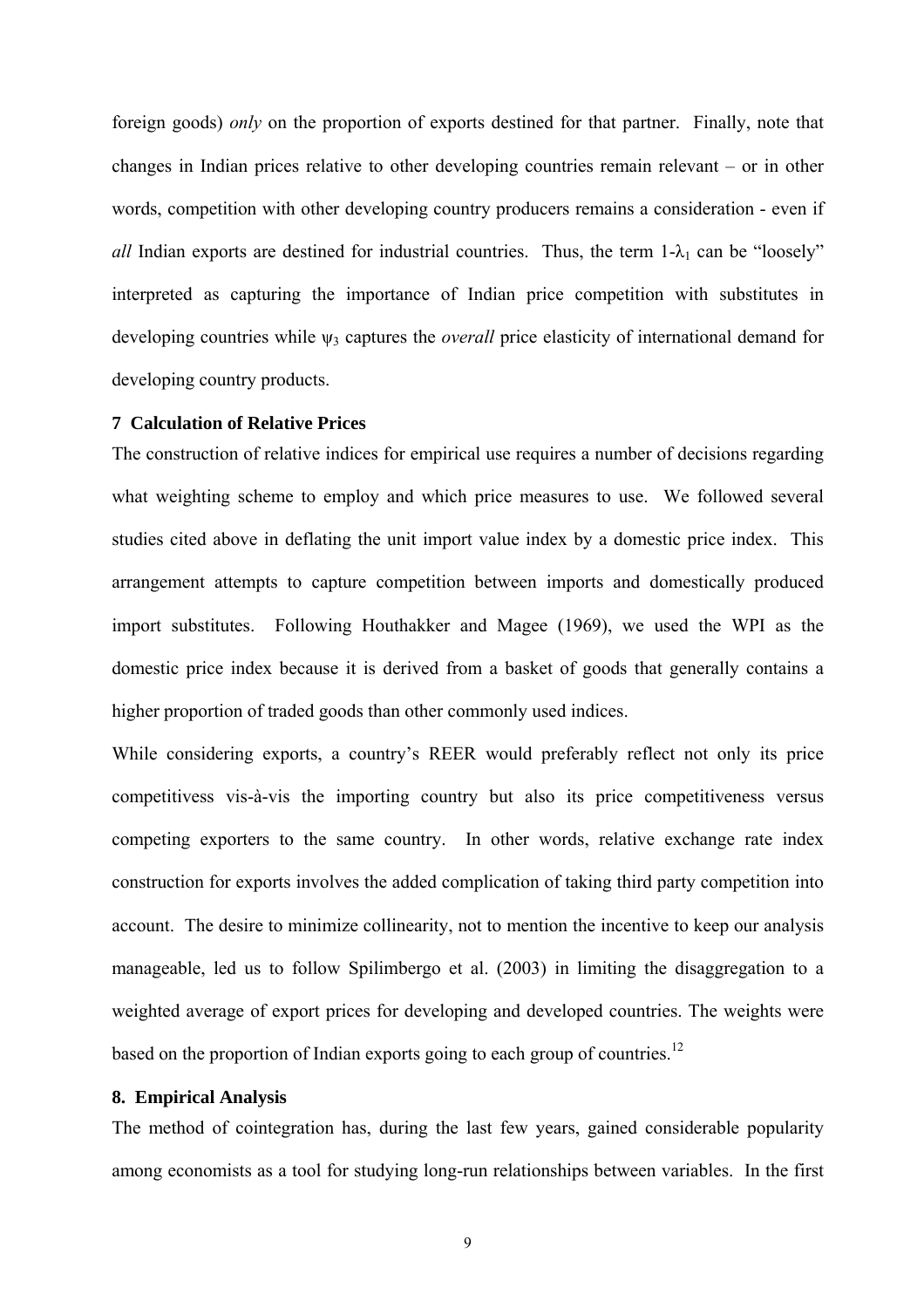step, the order of integration of each variable is established. In the second step, the presence of one or more stationary linear combination(s) or cointegrating vectors among the variables is explored. A list of the variables used in our empirical study, and their notation follows. The appendix provides the data sources.

*YREAL*: Index of Indian real GDP. *M<sub>REAL</sub>*: Index of Indian real imports. *X<sub>REAL</sub>*: Index of Indian real exports. *PM*: Index of unit value of Indian imports. *WPI*: Indian Wholesale Price Index. *PX*: Index of unit value of Indian exports. *PX<sub>IND</sub>*: Index of unit value of exports from industrialized countries. *PX<sub>LDC</sub>*: Index of unit value of exports from developing countries. *XPOT*: Index of World Export Potential.

The prefix *LN* before any of these variable names denotes the log value of that variable while the prefix *D* denotes the first-differenced value of that variable (or its log).

#### *8.2. Unit Root Tests*

The Autocorrelation Functions (ACFs), the Partial Autocorrelation Functions (PACFs), and the Ljung-Box Q statistics of the residuals of each variable suggested autocorrelation in the levels. ADF tests found all the series to have a unit root in levels. Moreover, the tests indicated a possible deterministic trend for all the series with the exception of the export price of industrial countries, the relative price of Indian imports, and Indian GDP.

#### *8.3. Cointegration*

We used the cointegration test developed by Johansen (1988). Johansen's procedure is VARbased, consists of a maximum likelihood ratio test, and has the merit that it jointly models several endogenous variables in a VAR framework.<sup>13</sup> Moreover, it provides a reparametrization that is flexible enough to allow for asymmetric short-run responses to changes in domestic and foreign price variables while simultaneously imposing long-run homogeneity (if found econometrically acceptable).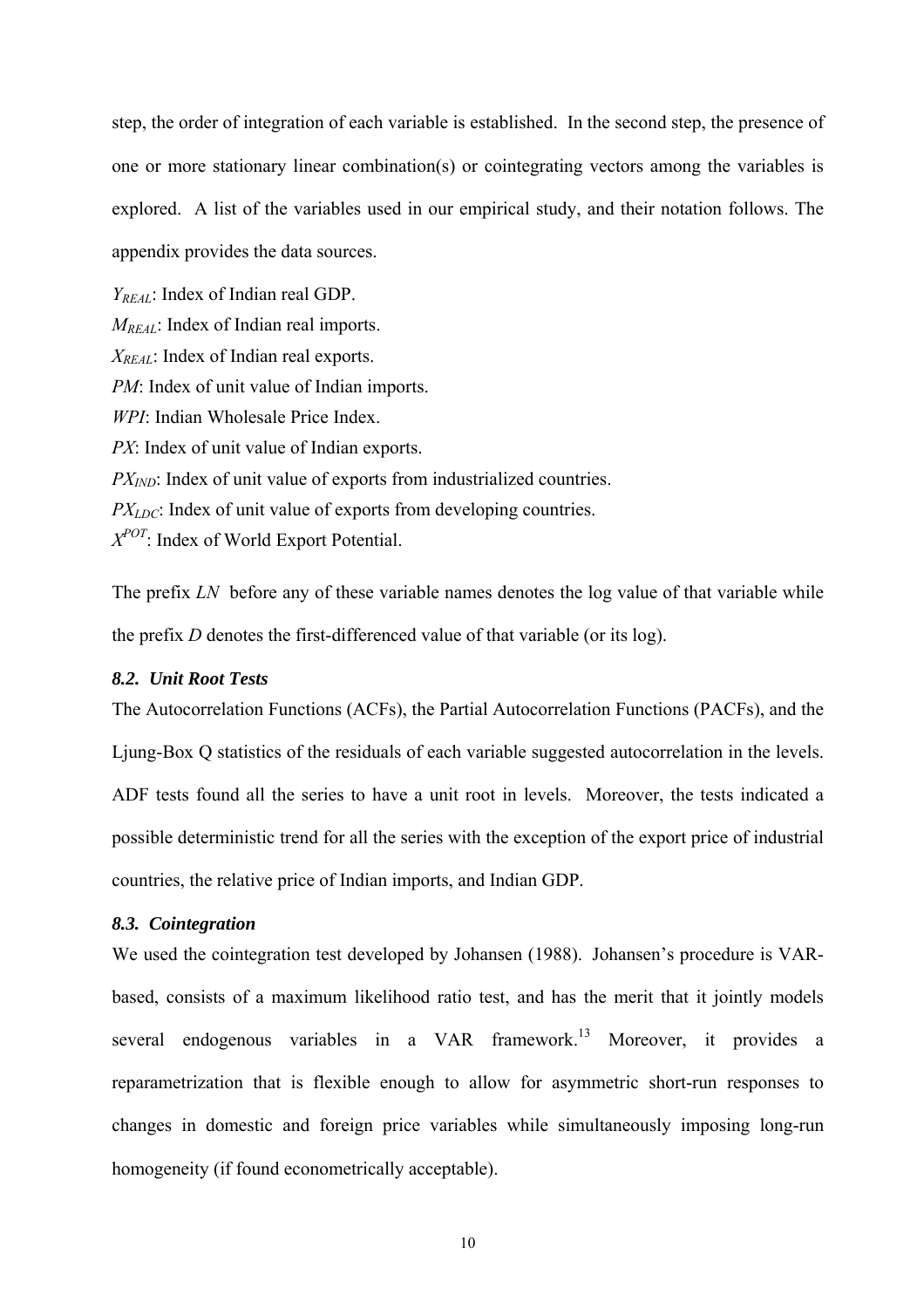#### *8.3.1. Test of the "Weak" Form*

Based on the Schwartz (SC) and Hannan-Quinn (HQ) information criteria, we selected a lag length of two in levels. The results of the cointegration analysis of the closed, unrestricted VECM, which are presented in table 1, were sensitive to the set of assumptions adopted although, significantly, each of the assumptions indicated at least one cointegrating relationship. Inspection of the plots of the first-differenced endogenous variables did not suggest a zero mean for any of the series. Moreover, we had no obvious reason to believe that any of the series are trend stationary. We therefore assumed that the level data have no deterministic trends and the cointegrating equations have intercepts. The trace statistics and maximum eigenvalues indicated one cointegrating vector.

Table 2 presents the results of the restricted/parsimonious Johansen cointegration test normalized on the real import term. The coefficients of all three variables were significant at the 5 percent level. Moreover, the signs were in accordance with our a priori expectations. The Likelihood Ratio (LR) test statistic suggested that the (over-identifying) equality restriction that the two price elasticities be equal in magnitude but opposite in sign could not be rejected at the 1% level. The coefficient of the Indian real GDP term indicated that this variable does not adjust significantly to short-run deviations from the equilibrium, suggesting weak exogeneity.<sup>14</sup> Conditioning on weakly exogenous variables often improves the statistical properties of the system. We tested the hypothesis that Indian real GDP is weakly exogenous by imposing the exclusion restriction on the corresponding elements of the matrix of loading coefficients. The joint restrictions (of homogeneity and weak exogeneity) could not be rejected at the 5 percent level. The elements of the cointegrating vector, which were virtually unchanged after the imposition of the new restriction,<sup>15</sup> can be expressed as:

 $m<sub>i</sub> = 0.611 + 1.466y<sub>i</sub> - 1.296pm<sub>i</sub> + 1.296mpi<sub>i</sub>$ 

The magnitudes and signs of the short-run adjustment parameters also remained practically unchanged, and indicated that when displaced from their equilibrium level, real imports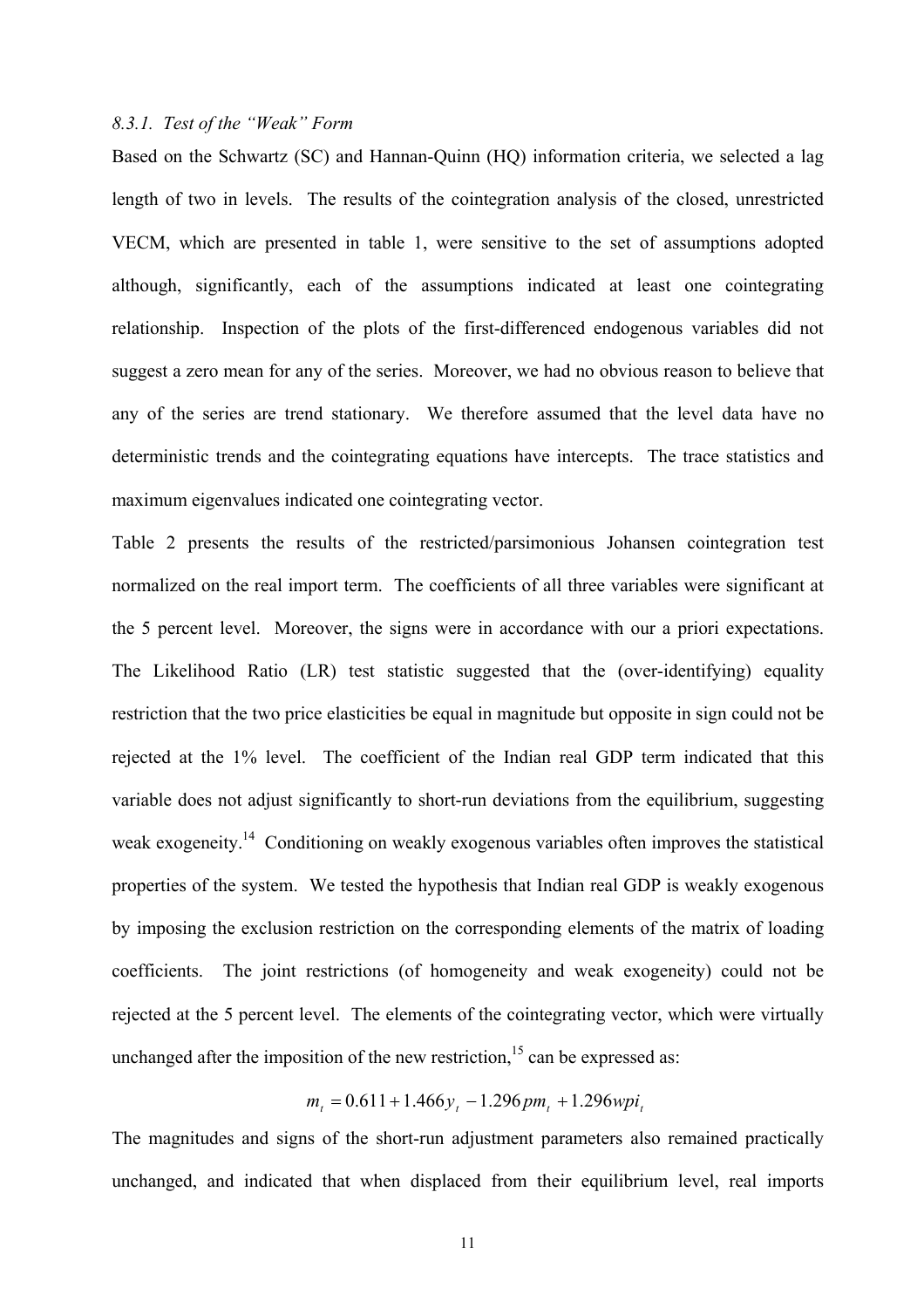converge to it in approximately 4 years.<sup>16</sup> Moreover, the domestic WPI also adjusted, albeit in the "wrong," i.e., disequilibrating direction. The coefficients of all three adjusting error correction terms were significant at the 5% level. In the case of import volumes, this may be explained partly by reactive government actions, such as quantitative restrictions, to slow the growth of imports when faced with current account deficits.<sup>17</sup> In the case of the unit import price, two possible explanatory mechanisms could be exchange rate management and the use of tariffs. Thus, in the short run, we see both quantity and price equilibrating adjustments. Moreover, the error correction coefficient was statistically significant and correctly signed, strengthening the evidence for cointegration.<sup>18</sup> However, the short-run dynamic adjustment parameters were insignificant.<sup>19</sup> This indicates that the traditional determinants of import volume have not played an important role in India in the short-run, and may either reflect policy interventions in the face of balance of payment constraints and/or data-related problems.

#### INSERT TABLES 1 AND 2 HERE

Figure 1, which shows a line graph of the residuals from the cointegrating relationship, provides support for stationarity.<sup>20</sup> The auto- and cross-residual correlograms of the parsimonious VECM, and tests for normality of residuals and first order autocorrelation did not indicate any problems. The eigenvalues of the companion matrix indicated 3 stochastic trends in the data, supporting our conclusion that the rank of the Π matrix equals one (4-3).

#### INSERT FIGURE 1 HERE

#### *8.3.2. Test(s) of the "Strong" Form*

Next, we tested the BPCG hypothesis in its strong form. This requires estimating the export demand equation. Data constraints for some variables forced us to reduce the sample period to 1956-1999. The scale variable typically used in tests of the BPCG hypothesis is world income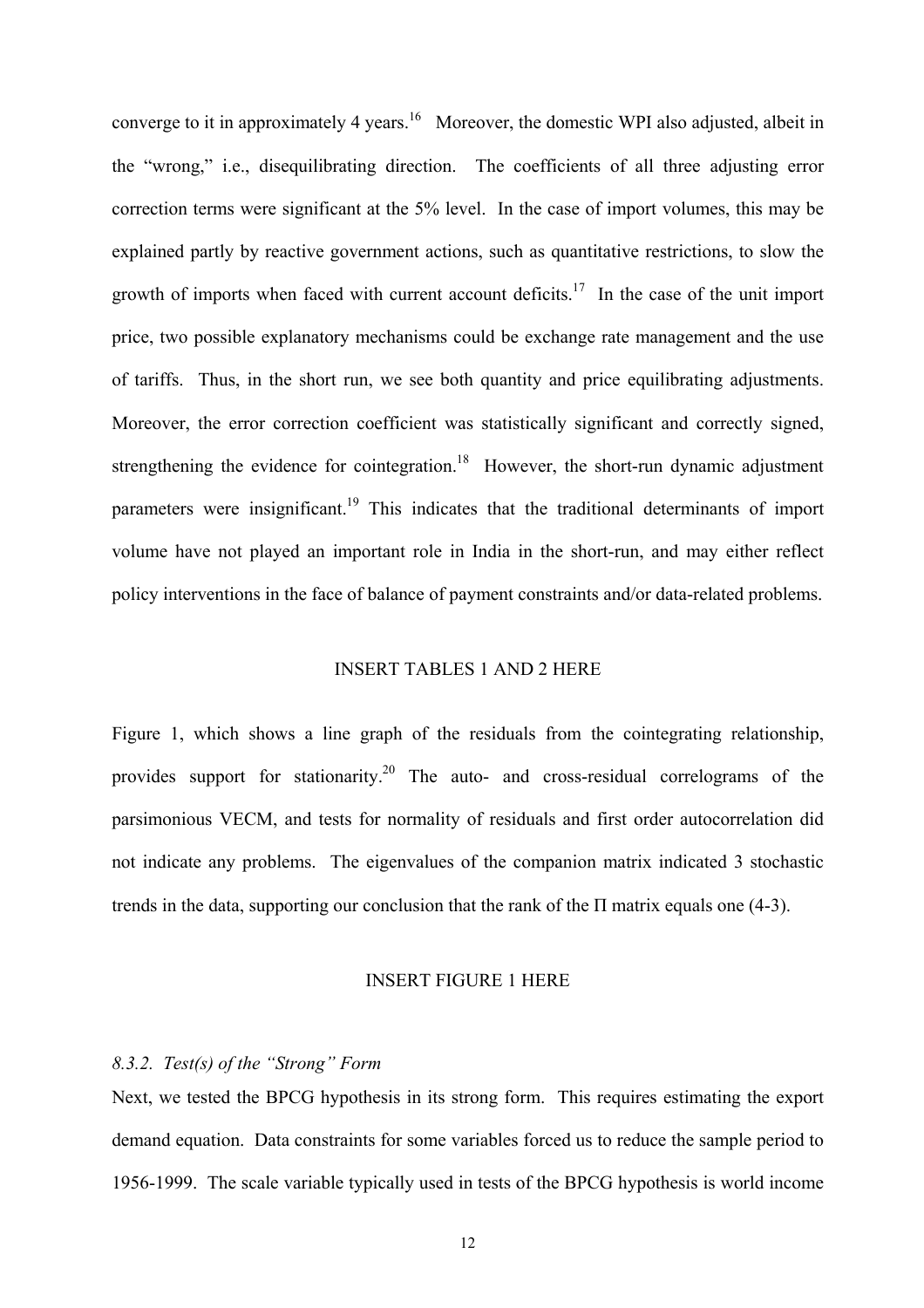in real terms. However, Muscatelli et al. (1994) among others, suggested using world export potential, proxied by total global real imports instead, since one would expect it to capture world demand for tradables better than world GDP. Moreover, one would expect this variable to better accommodate the fact that trade as a proportion of the world economy has increased over the last few decades, $^{21}$  and that trade-related barriers have fallen, on average, during the same period. We therefore used a trade-weighted world export potential index.<sup>22</sup>

The SC and HQ information criteria suggested a lag length of two in levels. Table 3 summarizes the results based upon each of the five sets of assumptions regarding the deterministic regressors. Again, we selected the model which assumes a linear trend in the data and an intercept but no trend in the cointegration space. An initial look at the data suggested a marked acceleration in the rate of growth of Indian exports beginning from  $1986$ <sup>23</sup> In order to capture any structural changes in the levels and/or trend, we included three dummy variables, *DU*, *DT*, and *DTB*, where  $DU = 1$  for  $t \ge 1986$  and 0 otherwise,  $DT = t-1986$  for  $t \ge 1986$ 1986 and 0 otherwise, while  $DTB = 1$  for  $t = 1986$  and 0 otherwise.<sup>24</sup> Note that these do not form part of the long-run vector. The trace statistics indicated the presence of three cointegrating vectors while the maximum eigenvalue tests indicated none. We proceeded with the assumption of 3 cointegrating vectors.

In order to identify the cointegrating vectors, we imposed economic structure through a series of restrictions. Table 4 presents estimates of the restricted VECM. Since we are mainly interested in the India's export demand behavior, we will limit our analysis to the first vector which represents India's export demand behavior over the period assuming homogeneity of degree zero in prices. The cointegrating relationship can be expressed as:

$$
x_{t} = 0.503 + 0.812x_{t}^{POT} - 0.823px_{t} + 0.589px_{LDC,t} + 0.233px_{IND,t}
$$

The signs of the coefficients were consistent with our a priori expectations. Indian exports increased with international expenditures, although at a slower pace. An increase in the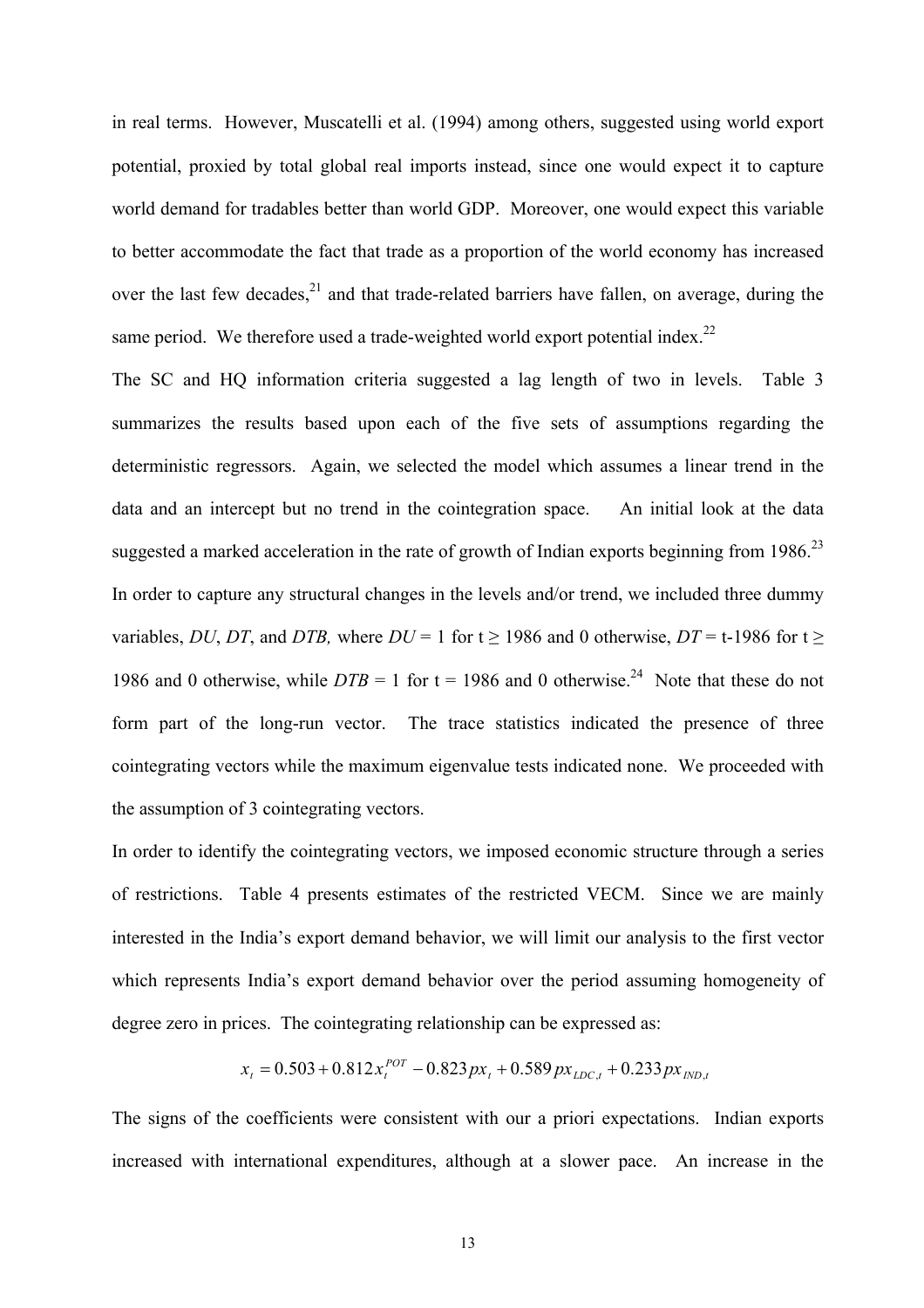domestic export price impacted Indian exports negatively. The coefficients on the other two export price indexes indicated that increase in foreign prices benefited Indian exporters, although the coefficient of the industrial country export price index was statistically insignificant. The results indicated that the elasticity of substitution of Indian exports is higher with respect to developing countries than with industrialized countries.

The likelihood ratio test established the weak exogeneity of the Indian export price and industrial country export price. The statistics for world export potential and the export price of developing countries, however, did not indicate weak exogeneity. The latter results are problematic. The ECM coefficient for Indian exports, although correctly signed, was statistically insignificant, weakening support for cointegration among the variables.

#### INSERT TABLES 3 AND 4 HERE

The VECM explained about 68 percent of the variation in the system. Estimates for the shortrun dynamic adjustment parameters were statistically insignificant almost without exception. This re-emphasized doubts about the validity of traditional determinants of foreign trade volumes in the short-run context of India. One of the few interesting results emerging from the short-run estimates was the positive and statistically significant effect of a rise in industrial country export prices on Indian exports. Another was that the dummy variables included to pick up the effects of a structural change in the Indian export relationship in the mid-1980s were statistically significant. The case for such a change is further bolstered by a look at the residuals of the first cointegrating relationship (see figure 2) which show a tendency to drift in one direction starting from this period.

#### INSERT FIGURE 2 HERE

The roots (eigenvalues) of the companion matrix indicated that there were 2 stochastic trends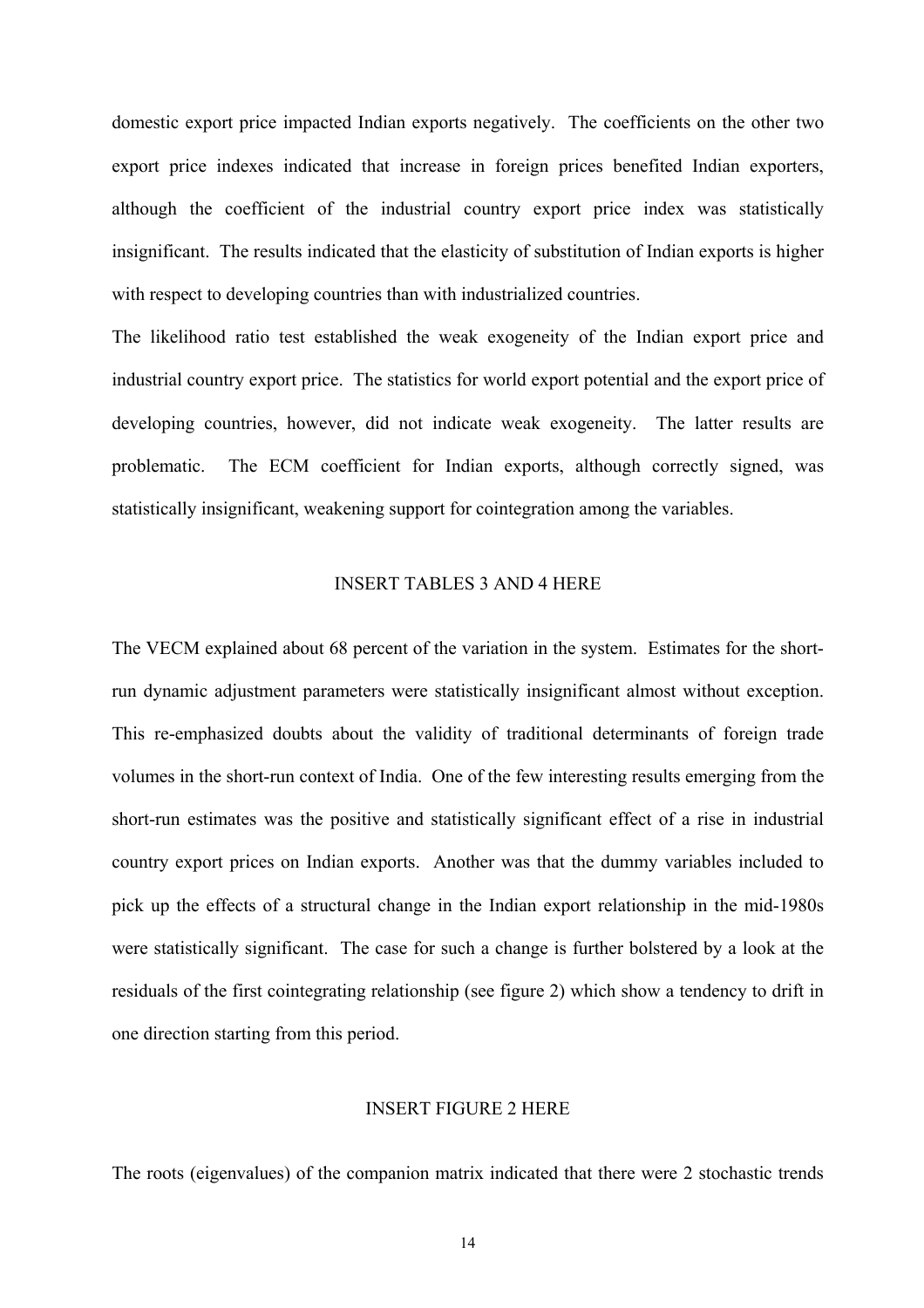in the data, supporting our initial conclusion that the rank of the  $\Pi$  matrix equals three (5-2). The auto- and cross-residual correlograms of the parsimonious VECM, and tests for normality of residuals and first order autocorrelation did not indicate any problems.

In brief, although the cointegrating vector of interest yielded reasonable long-run estimates, the results indicated that there might have been a structural change in Indian export behavior in the mid-1980s. In order to further explore the matter without reducing the degrees of freedom available too drastically, we split our time series into 2 sub-periods, 1956-1985 and 1970-1999. The rest of this section presents estimates for these sub-periods.

#### **Period 1: 1956-85**

The trace statistic from the unrestricted VECM indicated one cointegrating vector. Table 5 presents details of the restricted VECM estimation. The likelihood ratio test did not reject price homogeneity. Again, the signs of the estimated coefficients were consistent with our a priori expectations with the exception of the industrialized country export price, which, however, was not statistically significant at the 5% level. Of the three price coefficients, that on the developing country export price was the largest in magnitude. The results indicated that while all three price variables were weakly exogenous, the world export potential was not. Again, the latter result raises questions about the validity of the short-run dynamic adjustment estimates. A look at the error correction coefficient does not provide support for an equilibrating tendency on the part of the cointegrating relationship. The VECM explained about 43 percent of the variation in the system.

#### **Period 2: 1970-99**

The trace statistic from the unrestricted VECM indicated two cointegrating vectors. Given the purpose of this study, we discuss the first vector only. Table 6 presents details of the restricted VECM estimation. Unlike the previous cases, the likelihood ratio test did reject homogeneity. The signs of the coefficients were consistent with our expectations. The estimated expenditure elasticity was markedly higher than that for the earlier period. The estimated price elasticities,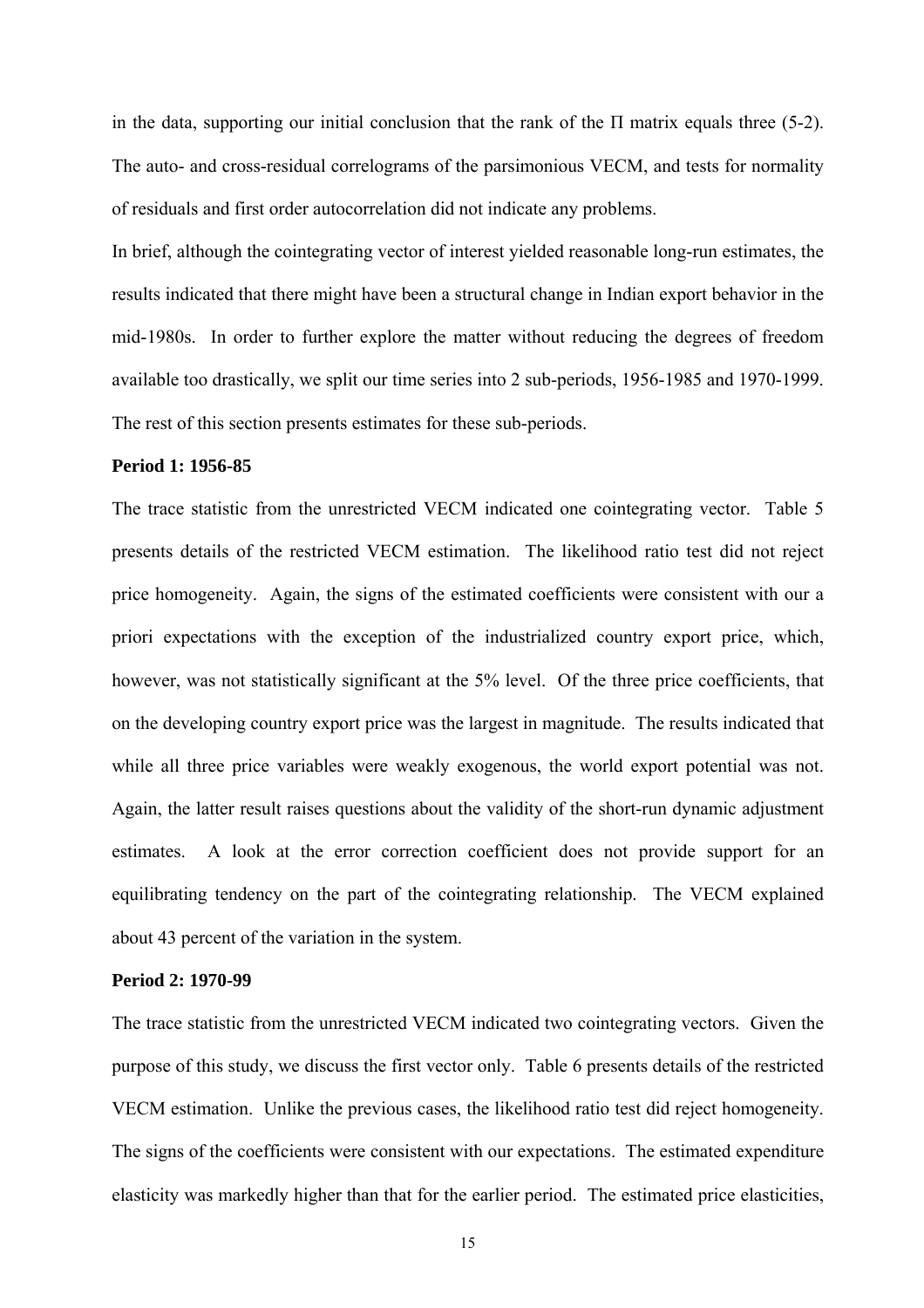on the other hand, were small although only the own-price elasticity was significant at the 5% level. Unlike the previous cases, world export potential was found to be weakly exogenous. The results indicated that while the other two price variables were weakly exogenous, the industrial country export price was not. The error correction coefficient, although correctly signed and statistically significant, indicated an implausible magnitude. The VECM explained about 84% of the variation in the system.

#### INSERT TABLES 5 AND 6 HERE

#### *8.4. The Validity of the BPCG Hypothesis in the Case of India*

Table 7 contains some useful statistics for evaluating the presence of a long-run balance of payments constraint on Indian growth. The growth rates are averages for the respective time periods. The BPCG rates were calculated from equations (11) and (14) by substituting our estimates of the income and price elasticities (from tables 2, 4, 5, and 6). Let us first consider the weak form of the hypothesis. The growth rate predicted by the BPCG hypothesis (3.85 percent) is reasonably close to the actual average growth rate over the entire period 1950-99 (4.51 percent). The Indian economy thus grew at a somewhat higher rate than that hypothesized by the BPCG hypothesis. This could be interpreted as supporting the hypothesis that Indian growth was constrained on the demand side by the balance of payments.<sup>25</sup> The evidence, however, is much less convincing when we look at averages for sub-periods. For example, while the average actual growth rate was much higher than the average BPCG rate during the period 1956-85, the reverse is true for the period 1970-99. Furthermore, within the latter period, the three decades show markedly different behavior. Indeed the 1990s were reminiscent of the 1970s in that the balance of payments constraint seems to have loosened considerably and India seems to have followed the Japanese model of the 1950s and 1960s in growing slower than the BPCG rate while accumulating reserves. In this sense, at least, the 1990s seem to have provided some breathing space for foreign exchange intensive,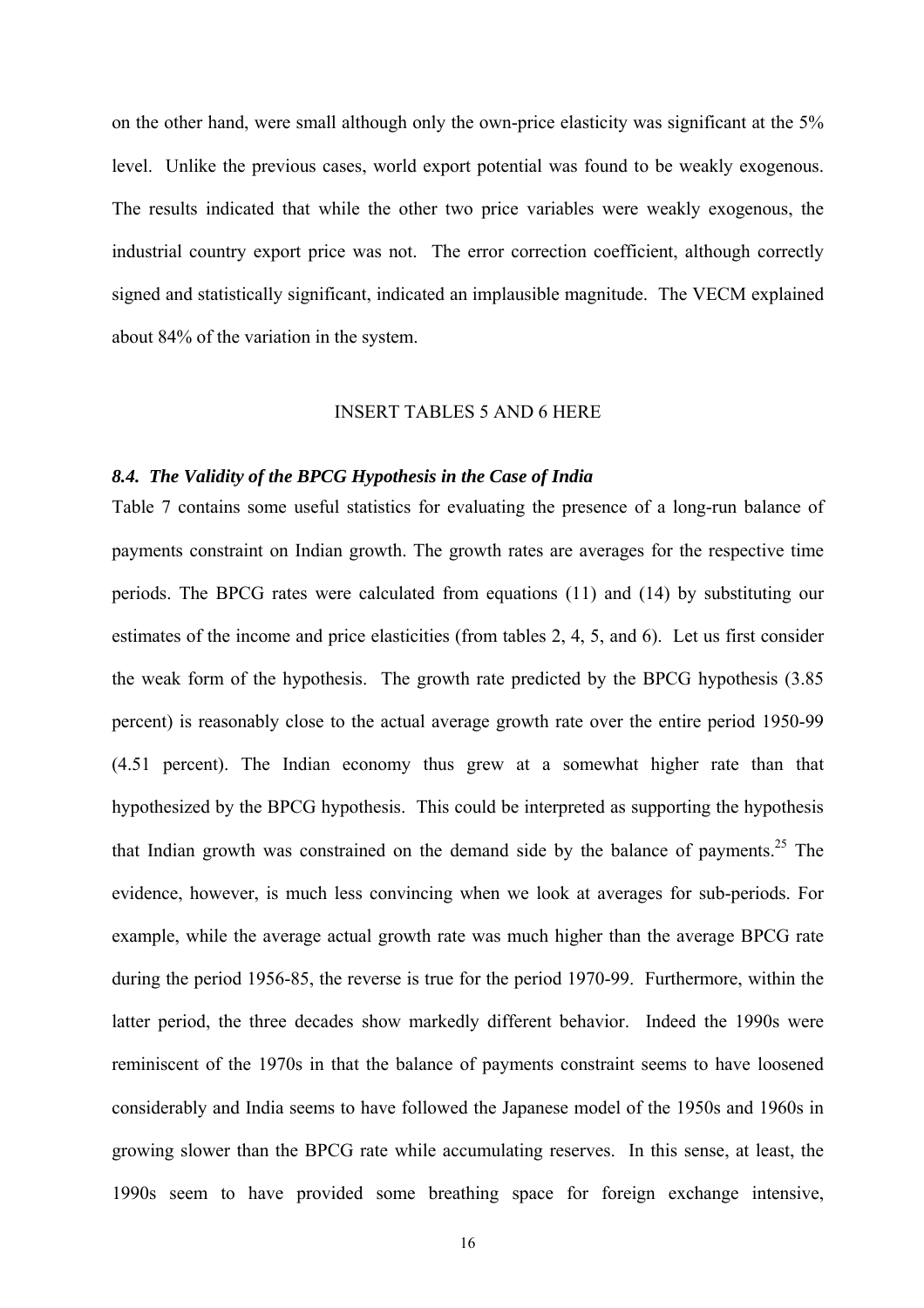technology-importing growth, even though much of the growth was in the services sector. The Indian economy grew at its fastest rate during the 1980s with increased public spending leading the way. This (along with some import liberalization) may have contributed to tightening the balance of payments constraint. That such a constraint did come into play was evident in 1991 when India faced balance of payments problems and briefly had to approach the IMF to tide over the situation.

#### INSERT TABLE 7 HERE

To explore the relative effects of income and price changes over the long run, we decomposed equation (11) into income and price components and calculated the contribution of each to the hypothesized balance of payments constraint. Rows 12 and 13 of table 7 capture these effects. The average contribution of relative price movements was negligibly small over the period 1950-99. Income changes overwhelmingly dominated in defining the BPCG constraint. Indeed the overall impact of price changes was to slightly tighten the constraint. Furthermore, these patterns continue to hold if we break the period under study into the two periods 1956-85 and 1970-99. However, if we break the data down further into decades, we find that the 1950s and the 1970s were exceptions to the overall trend in that relative price changes did play a significant role in setting the constraint.<sup>26</sup> The exceptional pattern in the 1970s is not surprising considering that that decade was marked by two major oil shocks and the breakdown of the Bretton Woods system of fixed exchange rates. Interestingly enough, the 1970s is the only decade in which price changes made a positive *and* relatively substantial contribution to loosening the constraint. This may be due to the average increase in international prices being greater than that in domestic Indian prices, thus discouraging imports.<sup>27</sup> Our admittedly superficial analysis tends to support this hypothesis. The unit import price increased on average by 15.11%, while the domestic WPI rose by only 9.98%.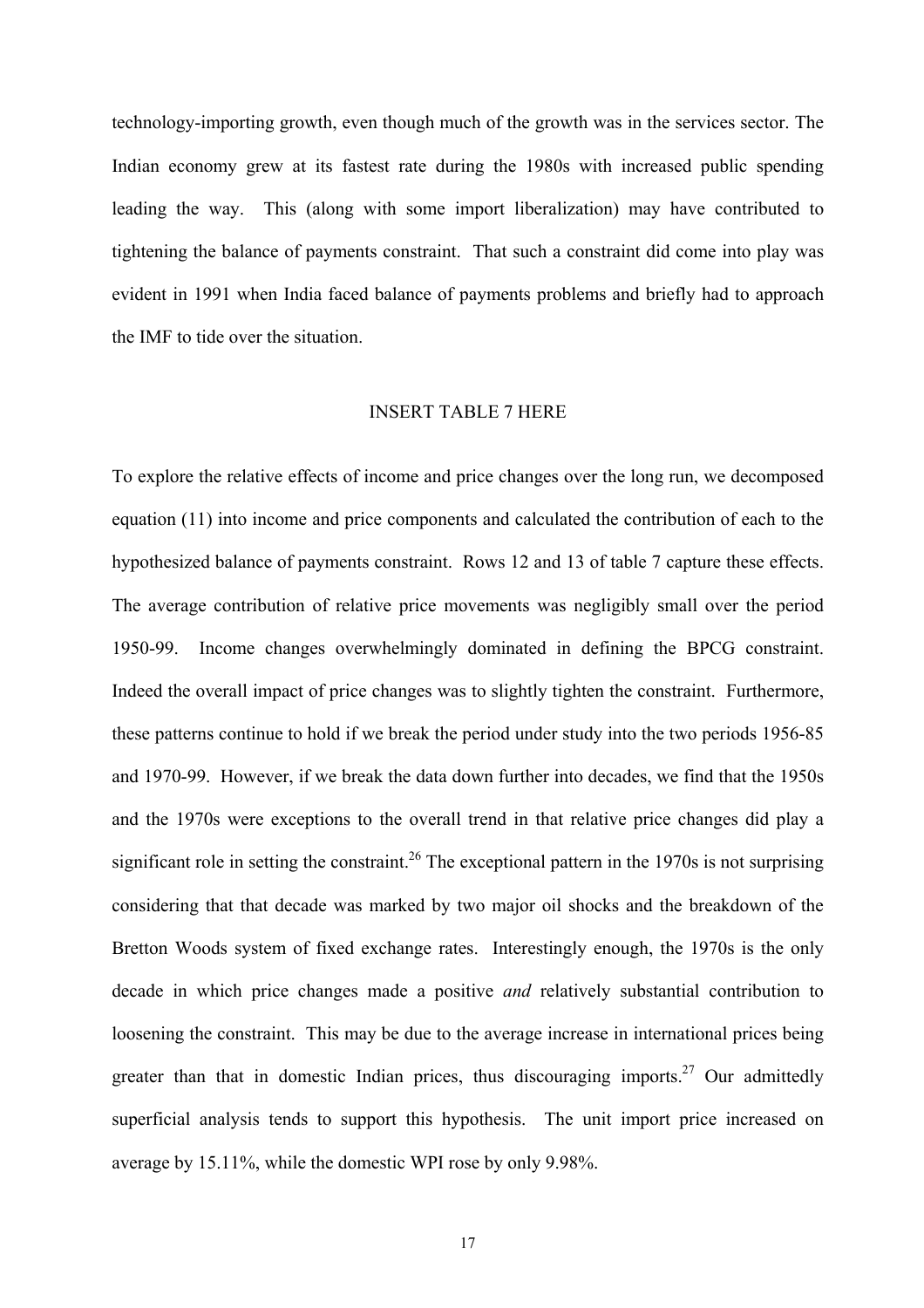Calculations based on estimation of the strong form of the BPCG hypothesis, on the other hand, present a somewhat different picture (see row 14). These calculations, which are based on equation (14), yield a BPCG rate of 4.11%, which is closer to the actual rate than that derived from the weak form. Again, the predicted rates were much farther from the actual ones for individual decades. While the predicted rate was within less than one percentage point of the actual one for the 1960s and 1990s, it was much higher for the 1970s and much lower for the  $1980s^{28}$  Next, in order to examine the matter more closely by taking into account the acceleration of Indian exports starting from the mid-1980s, we used the (temporally) more disaggregated parameter estimates derived in the previous section. The results are reported in rows 15-24 of table 7. Using these sets of coefficients yielded a predicted growth rate for the 1980s that was significantly closer to the actual one. However, the predicted growth rate for the 1970s was even higher and farther apart. A look at rows 16 and 21, which present the components of the BPCG rate originating from changes in international expenditures, and at rows 17-19, and 22-24 which present the component originating from changes in prices, suggests one possible source of this exceptionally large deviation of the BPCG rate from the actual one. Notice that the 1970s is the only decade for which the price component is substantial (for all 3 prices), indeed larger than the expenditure component. Huge international price movements combined with the fact that as much as a quarter of Indian exports were destined for the Soviet Bloc countries – trade which was likely to be much less affected by international price signals – may partially explain the much higher growth rate predicted by the BPCG hypothesis for this period. Continuing in this vein, notice that removing the contribution of prices yields BPCG rates that approximate the actual rate much more closely.<sup>29</sup> Part of the explanation may also lie in the failure to take the supply side of exports into consideration, although the weak exogeneity of Indian export price lessens this concern. Our results raise an important issue. Bairam (1997) concluded that while the income

elasticities of import demand are independent of the level of development, those of export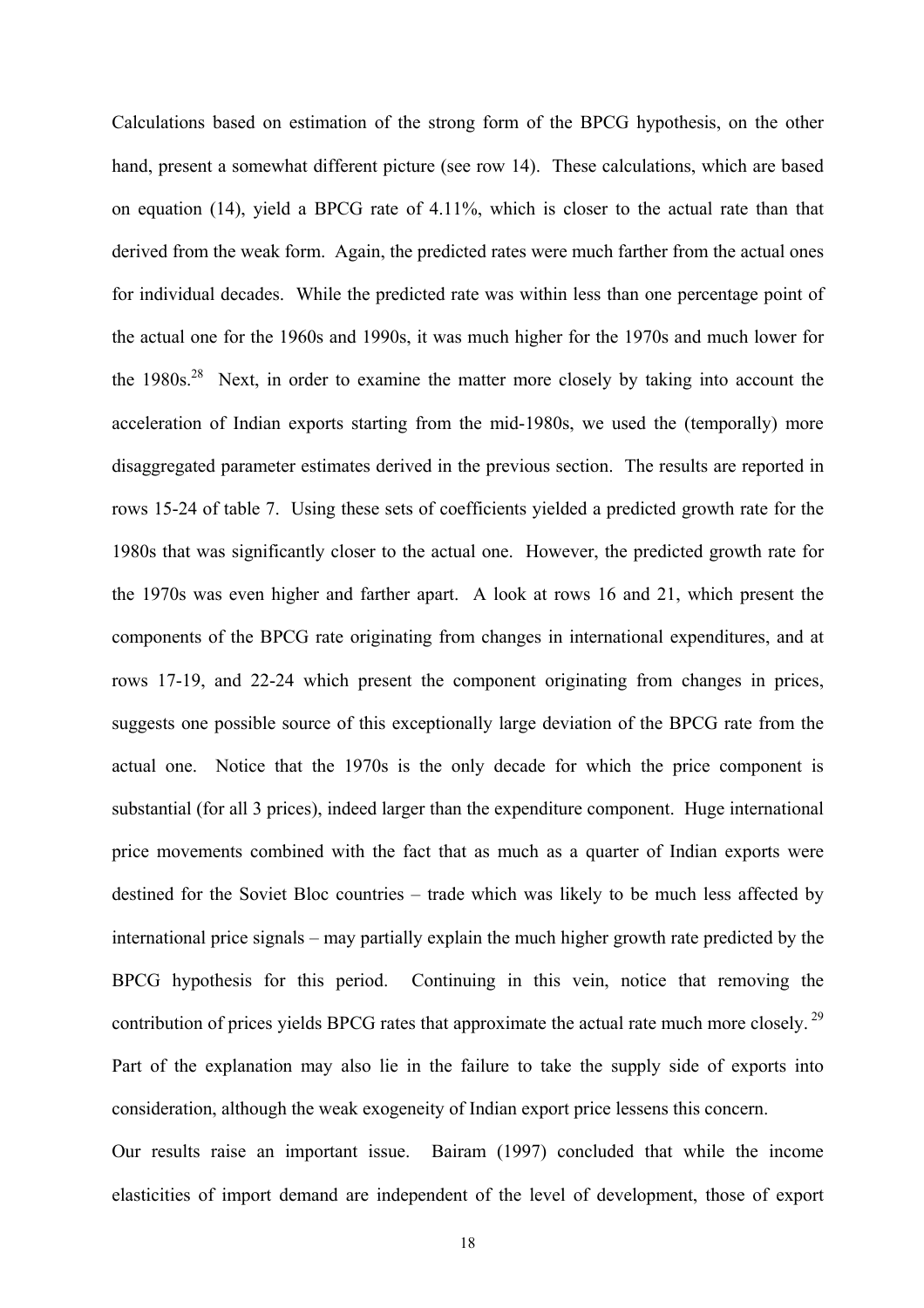demand are not. This led Bairam to suggest that calculation of the BPCG rate should be based on the weak form of the hypothesis. Our analysis of the sub-periods provides some support to Bairam's overall conclusion, although perhaps for somewhat different reasons.<sup>30</sup> Our conclusions also get interesting support from another major empirical effort. Senhadji and Montenegro (1998b), who estimated *import* demand equations for 77 countries covering the period 1960-93 found significant and correctly signed parameter estimates for the income elasticity of Indian imports. However, a parallel study, Senhadji and Montenegro (1998a) which estimated *export* demand equations could not find valid estimates for India.

#### **9. Concluding Remarks**

The purpose of this study was to test the validity of the BPCG hypothesis for India, a large developing country with a relatively strong industrial base, for the period 1950-1999. After an exploration of the econometric properties of the time series, our analysis branched into two paths; one testing the weak form of the BPCG hypothesis and the other testing the strong form. Starting with the weak form, and using Johansen's cointegration technique, we found support for the existence of a stable long-run relationship between Indian real imports, real GDP, unit import price, and WPI. The cointegrating vector was then embedded in a VECM framework to study the dynamics of the relationship. The parameter estimates indicated that the homogeneity restriction could not be rejected. The estimated values of the long-run elasticities of demand for income were 1.47 for income, and 1.29 for the relative price elasticity. While the long-run income elasticity falls within the range of previous studies, the long-run price elasticity is much higher.<sup>31</sup> perhaps partly because previous estimates that did not employ simultaneous equation methods suffered from a simultaneity bias.<sup>32</sup>

The average BPCG rate was found to be close to the actual average growth rate (3.85 percent versus 4.51 percent) of the Indian economy over the period 1950-99. Substantial differences emerged, however, when we considered individual decades. Thus the study found more support for the BPCG model as a long-run hypothesis.<sup>33</sup> The finding that income was by far the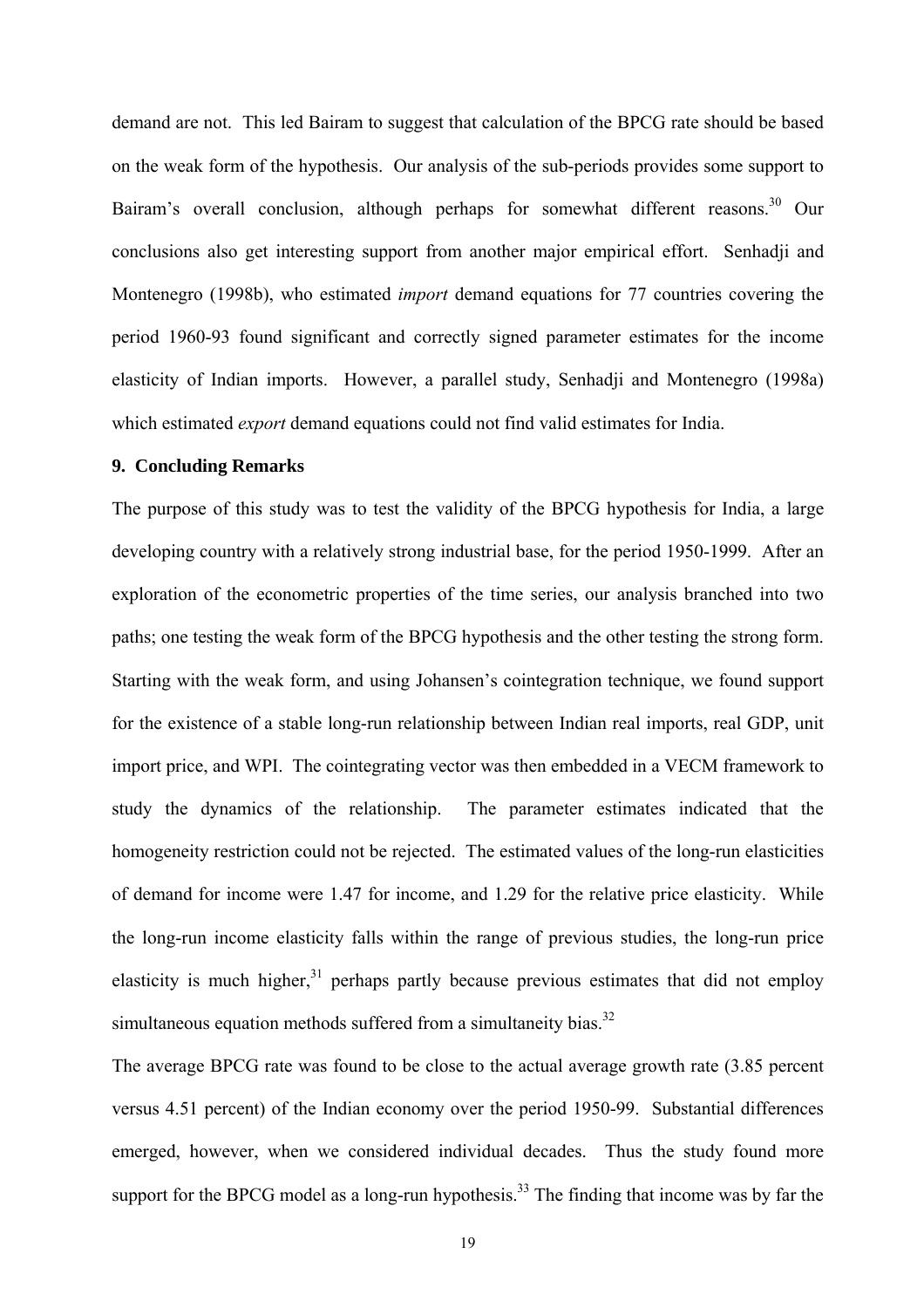dominant influence in determining the balance of payments constraint in the long run provided further support for the BPCG hypothesis. This, it should be emphasized, does not imply that the terms of trade should be ignored. These remain relevant, even if their impact is low on the import side. In the short run, however, income was not found to adjust significantly to disequilibria. To the extent that the income variable is prone to greater inertia, this finding may have theoretical justification. However, real imports, another quantity variable, were found to adjust rather rapidly. The pattern of adjustment of import prices and volumes may indicate policies sometimes described collectively as "import compression" by policy makers.

Turning to tests of the strong form of the model, again we used Johansen's cointegration method to test for the presence of a long-run relationship between the Indian export volume, world export potential, Indian export price, industrialized country export price, and developing country export price variables. The separation of the foreign price index into two separate measures, one for developing and the other for industrial countries, marks a departure from the typical assumption that the elasticity of substitution between goods from these two regions are the same. Our test supported the existence of a long-run linear relationship between these  $I(1)$ variables. The cointegrating relationship was then embedded in a VECM. While the identical elasticity of substitution restriction was rejected, homogeneity was not. The estimated longrun elasticities with respect to world export potential, Indian export price, developing country export price, and industrialized country export price were 0.81, 0.82, 0.59, and 0.23 respectively. Previous estimates have varied.<sup>34</sup> Again, the short-run elasticities turned out to be statistically insignificant. Moreover, tests failed to support weak exogeneity of the world export potential variable, raising concerns about the short-run estimates. The average BPCG rate for the entire period was found to be close to the actual rate. However, again the rates were markedly different for some decades. Indian exports experienced a significant acceleration starting from the mid-1980s. To explore whether this was the source of some of our concerns regarding the export demand estimates, we developed two sets of estimates, one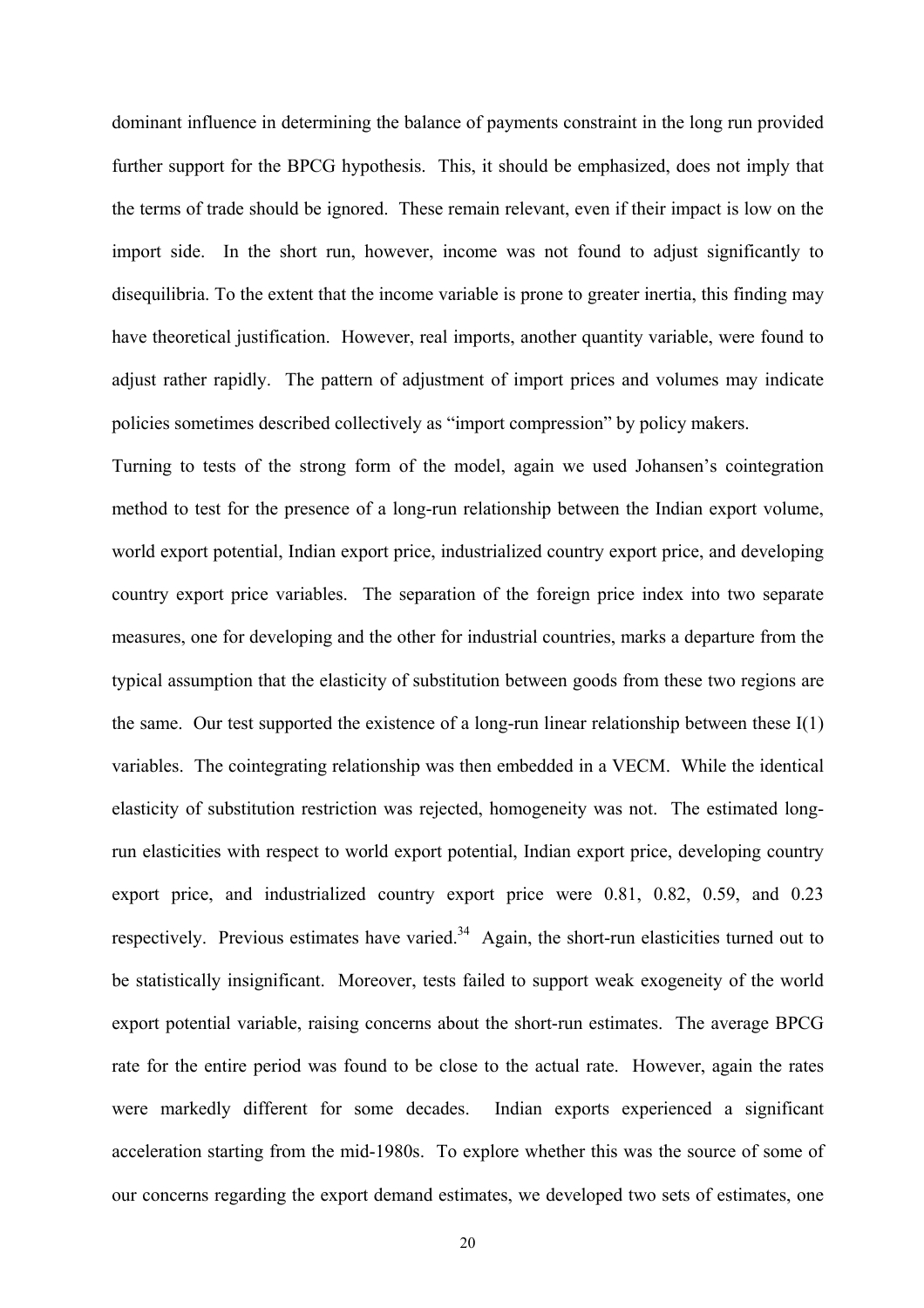for the period 1956-1985, and another for the period 1970-1999. The estimates suggested that India benefited from a higher elasticity of global demand for its products in the later period, perhaps partially due to previous technological upgrading, and partially to a change in trade policies.<sup>35</sup> Moreover, the traditionally specified determinants of exports were found to explain Indian export performance to a much greater degree during this period.

Our tests for homogeneity indicated that while it was generally acceptable over the long-run,<sup>36</sup> it was rejected in the short-run. This is consistent with our hypothesis that the factors causing differential responses to domestic and international price changes are likely to be more relevant in the short run. Moreover, the same kind of factors that make homogeneity less likely to hold in the short run may explain why the short-run determinants traditionally specified in trade equations were generally not found to be significant for India.

In brief, our analysis provided support to the BPCG hypothesis only over the long run. It also indicated a marked rise in the expenditure elasticity of world demand for Indian products in the second half of our sample period, which is likely attributable at least in part to the investment made during the earlier period in India's human and capital resources. The parameter estimates suggested that the Marshall-Lerner condition is satisfied for India, and that although income/expenditure effects dominated over the long-run, relative price movements should not be ignored. For example, large price movements may have caused the hypothesized BPCG relationship to break down in the 1970s.

On a related note, the relaxation of the assumption (common to all previous studies of the BPCG hypothesis) that the elasticity of substitution between products is independent of their region of origin provided some evidence that even though India exports most of its products to industrial countries, competition with other developing countries may have been relatively more important than competition with industrial country exporters.<sup>37</sup> This tentative finding has interesting implications for the possible existence of a fallacy of composition in a world where

21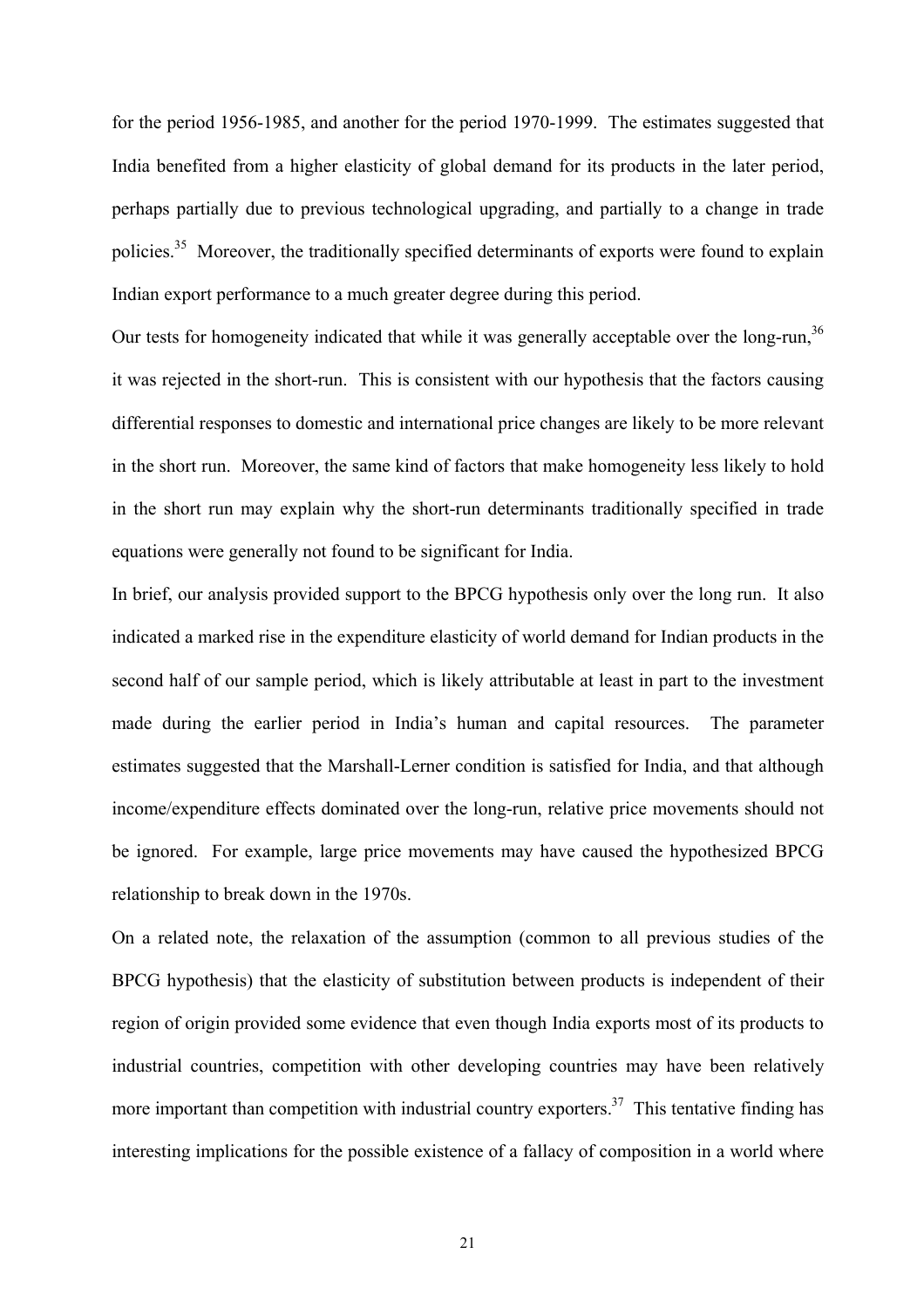growth of global expenditures is likely to have limits, and where a number of developing countries simultaneously pursue export-led growth in the same global marketplace.<sup>38</sup>

While concluding our analysis, it may be useful to recall that a major portion of India's trade occurred with the former Soviet bloc countries. Moreover, the proportion of this trade was more significant on the (Indian) export side than the import side. That such trade may not have been significantly influenced by the standard determinants specified in trade equations provides one justification for treating these exports as exogenous and non-stochastic for most of the sample period. Possible evidence of import compression provides another, particularly given that a large proportion of developing country imports generally consist of intermediate and capital goods which are necessary ingredients for growth. Furthermore, the composition of India's trade over the period indicates much more stability on the import side than the export side. For instance, while the proportion of manufactures in Indian imports barely changed from 49 to 53 percent between 1970 and 1995, that of manufactures in Indian exports increased from 52 to 74 percent over the same period.<sup>39</sup> In the Indian case therefore, testing the BPCG model in its weak form may be more appropriate.

#### **10. Appendix: Data Items and their Sources**

**Indian Real Imports (** $M_{Real}$ **) and Indian Real Exports (** $X_{Real}$ **):** Collected from various editions of the UN's *International Trade Statistics Yearbook* (ITSY).

**GDP Volume (YReal):** Various editions of IMF's *International Financial Statistics*.

**Indian Import Price (PM) and Indian Export Price (PX):** Unit values of Indian imports and exports collected from various editions of the UN's ITSY.

**Domestic Price Deflator (WPI):** Wholesale price indices (WPIs) from various editions of IMF's *International Financial Statistics*.

**Industrial country export price**  $(PX_{IND})$  **and developing country export price**  $(PX_{LDC})$ **:** Unit values of industrial and non-OPEC developing country export prices, respectively, collected from various editions of the UN's ITSY.

World Export Potential ( $X^{POT}$ ): A weighted index of world exports (excluding exports from OPEC countries) collected from various editions of the UNCTAD's *Handbook of Statistics*.

#### **Endnotes**

<sup>1</sup>For example, Bahmani-Oskoee (1995) found that PPP held for only 8 of the 22 countries in their sample.

 $2$ See Sapsford and Chen (1998) for an interesting survey.

<sup>&</sup>lt;sup>3</sup>Although at least one recent study, Alonso and Garcimartin (1998-99) does find evidence for it for most developed countries. Moreover, Muscatelli, et al. (1992) make a case for why low export price elasticities should not be surprising given for instance that firms devote a lot of resources to ensuring brand loyalty.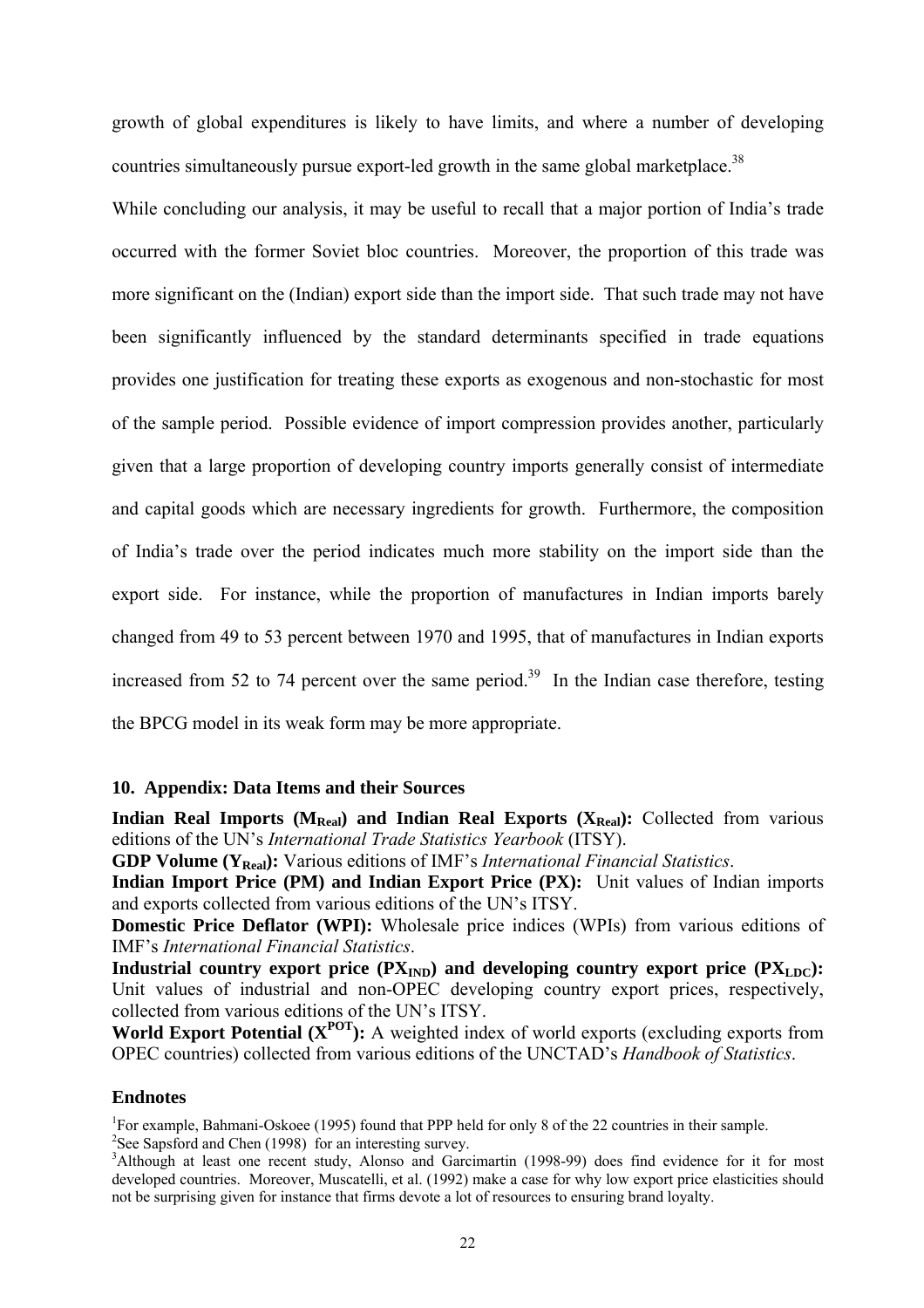<sup>4</sup>For samples of more recent work, see Rose (1990, 1991), Reinhart (1995), and Senhadji et al. (1998a, 1998b).  $\frac{5 \text{This does not have zero, probability that a when increase in capital inflows into a relatively small.}$ <sup>5</sup>This does not, however, preclude the possibility that a sharp increase in capital inflows into a relatively small

economy may enable the growth rate to exceed the BPCG rate for a few years, i.e., in the short run. 6 <sup>6</sup>See, for example, Bairam (1991, 1997); Alonso and Garcimartin (1998-99); Ansari and Xi (2000); Bertola et al.

(2002); Perraton (2003).<br>
<sup>7</sup> During most of this period India was classified by the World Bank as a "strongly inward-oriented" country.<br>
Interestingly enough, India's exports generally grew faster than its economy even d <sup>8</sup>If they were, *only* one price would be sufficient to capture all the relevant information in each case.

<sup>9</sup>Although one would also need to look at the more characteristics of those manufactured exports before reaching any reasonably firm conclusions. See Kaplinsky (1993), for example, for a discussion of the increasing "commoditization" of manufactures at the lower end of the technological ladder. 10Faini et al. (1992) found that import functions of the form discussed in this section work well when import

controls are relatively stable over time.<br><sup>11</sup>Thirlwall (1979) started from a similar specification before assuming identical own- and cross-price elasticities.

<sup>12</sup>These and other unreported econometric details and statistics are available on request from the author.<br><sup>13</sup>And thus helps address some of the issues raised by Alonso and Garcimartin (1998-99).<br><sup>14</sup>Mathematically, the

marginal pdf. Or,  $f(y_t, x_t) = f(y_t|x_t) f(x_t)$ , where the small case represents the realizations of the random variables. When the information contained in the marginal pdf can be ignored without loss while utilizing the information contained in the conditional pdf for estimation of the parameters of interest,  $X_t$  is said to be weakly exoge

<sup>15</sup>Recall that we have 2 binding restrictions in this case; (1) that the price elasticities of demand are equal in

magnitude but opposite in sign, and (2) that Indian real income does not adjust in the short run.<br><sup>16</sup>This is a reasonably rapid speed of adjustment for a quantity variable, and may indicate policy responsiveness in pre-1990s India. Compare this with Rogoff (1996), which reported the consensus view that deviations from the PPP real exchange rate tend to damp out at a rate of roughly 15% per year.<br><sup>17</sup> This phenomenon, sometimes known as "import compression" is particularly relevant for developing countries.

<sup>18</sup> The restriction of short-run price homogeneity was rejected at the 1% and 5% levels of significance.<br><sup>19</sup>Except in the case of *D(LNWPI)* or domestic inflation, which did show a negative and statistically significant

<sup>20</sup>Although notice that the stationarity is much more obvious for the post-1970 era.<br><sup>21</sup>In other words, exports and imports have, on the average, grown faster than world GDP.<br><sup>22</sup>While oil exporting countries were exclu countries, they were included while calculating the export potential. The former can be justified on the grounds that the export prices of oil exporting countries are heavily influenced by one commodity, i.e., oil, which plays an insignificant role, if any, in India's exports. However, there is no reason to exclude these countries while

constructing the scale index since they form a significant source of global demand for exports.<br><sup>23</sup> Note that this is before the introduction of the reforms of 1991.<br><sup>24</sup> Indian export data indicates a marked acceleratio

<sup>25</sup>Recall that while the BPCG hypothesis does not preclude countries growing slower than the BPCG rate, it does rule out countries growing much faster than the rate predicted by the BPCG constraint.

<sup>26</sup>Although the effects of income changes still dominated.<br><sup>27</sup>The 1970s, of course, were marked by high inflation in large parts of the world. See Dell and Lawrence (1980) for a detailed study of the special nature of international price movements in the 1970s with a focus on 13

developing countries including India.<br><sup>28</sup> Recall that the sample for the strong form started from 1956, which precludes analysis of the 1950s.

<sup>29</sup>See row 16 in the table.<br><sup>30</sup>Our estimates of the strong form may have been affected both by inconstancy in the parameters and by the nature of India's trade partners. Specific conclusions would require more specific

<sup>31</sup> For example, Houthakker and Magee (1969) estimated India's income elasticity for the period 1951-66 to be 1.43. Bairam (1997) estimated the income elasticity to be 0.96 (although it was not statistically) for the period 1961-85. Senhadji and Montenegro (1998b) estimated the income and price elasticities to be 1.33 and 0.12, respectively. Dutta and Ahmed (2001) exploring the period 1971-95, found the income and price elasticities to be 1.48 and 0.47, respectively. In a recent study, Perraton (2003) used data for the period 1973-95 to estimate an income elasticity of 1.46. The price elasticity was negligibly small and statistically insignificant.<br><sup>32</sup>See Leamer and Stern (1970) and Goldstein and Khan (1985) for discussion of this issue.<br><sup>33</sup>Note that this does not

long-run hypothesis.

 $34$  Perraton (2003) estimated income and price elasticities of 1.92 and 0.88, respectively, for the period 1973-95. Bairam (1991) estimated an income elasticity of 1.74 for the period 1961-85. In marked contrast to typical results for developing countries found in other studies (and for most other countries in his study), Rittenberg (1986)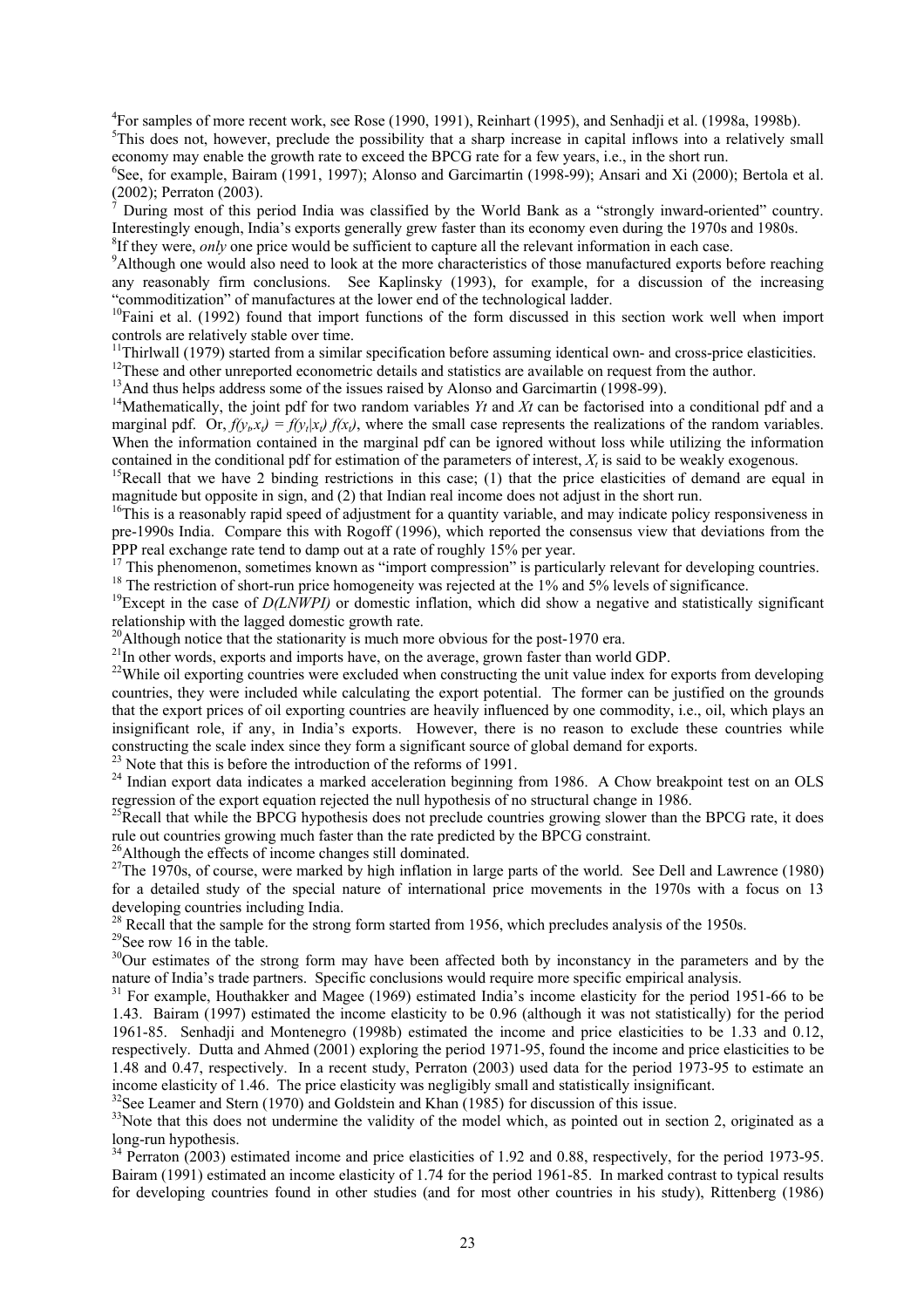found a low income elasticity (0.13) but high price elasticities (2.24 and 2.84 for cross and own-elasticity, respectively) for the period 1960-80. Roy (2002) estimated a world income elasticity of 0.69, and own and cross-

price elasticities of 0.73 and 0.64, respectively, for the period 1960-97.<br><sup>35</sup>Note that this finding is not inconsistent with a recent study, Rodrik and Subramanian (2004, p. 5), that concluded that ``the learning generated under the earlier [import substitution] policy regime" in India "and the manufacturing base created thereby provided a permissive environment for eventual takeoff [in the 80s] once the policy stance softened vis-à-vis the private sector."<br><sup>36</sup> With the exception of the export relationship for the period 1970-99.

 $^{37}$ In the sense that the elasticity of substitution of Indian export products is higher with respect to other developing countries than with respect to industrialized countries.<br><sup>38</sup> See Blecker (2003) for an interesting discussion.

See Blecker (2003) for an interesting discussion. 39See UNCTAD's *Handbook of International Trade and Development Statistics*, *1996-97*.

#### **REFERENCES**

Alonso, J., and Garcimartin, C. "A new approach to balance-of-payments constraint: Some empirical evidence." *Journal of Post Keynesian Economics*, Winter 1998-99, 21(2), 259–82.

Ansari, H. and Y. Xi. "The chronicle of economic growth in Southeast Asian countries: Does Thirlwall's law provide an adequate explanation." *Journal of Post Keynesian Economics*, summer 2000, 22(4), 573–588.

Bahmani-Oskoee, M. "Real and nominal effective exchange rates for 22 LDCs: 1971:1 - 1990:4." *Applied Economics*, 1995, 27, 591–604.

Bairam, E. "The Harrod foreign trade multiplier and foreign growth in Asian countries." *Applied Economics*, 1991, 23, 1719–24.

Bairam, E. "Levels of economic development and appropriate specification of the Harrod foreign-trade multiplier." *Applied Economics*, 1997, 19(3), 337–343.

Bertola, L., Higachi, H., and Porcile, G. "Balance-of-payments-constrained growth in Brazil: A test of Thirlwall's law, 1890-1973." *Journal of Post Keynesian Economics*, 2002, 25(1), 123–39.

Blecker, R. "The balance-of-payments-constrained growth model and the limits to export-led growth." P. Davidson, P., ed*., A Post Keynesian Perspective on Twenty-First Century Economic Problems*. Edward Elgar, 2002.

Dell, Sidney and Roger Lawrence. *The Balance of Payments Adjustment Process in Developing Countries*. New York: Pergamon Press, 1980.

Dutta, D. and Ahmed, N. "An aggregate import demand function for India: A cointegration analysis." Working Paper 2001-3, School of Economics and Political Science, Sep. 2001.

Faini, R., Pritchett, L., and Clavijo, F. "Import demand in developing countries." In Dagenais, M. and Muet, P. A., eds., *International Trade Modelling*. London, Chapman and Hall, 1992.

Goldstein, M. and Khan, M. "Income and price effects in foreign trade." In Jones, R. and Kenen, P., eds., *Handbook of International Economics*, V. 2. Amsterdam: Elsevier Science Publishing Inc., 1985.

Houthakker, H. and Magee, S. "Income and price elasticities in world trade." *Review of Economics and Statistics*, 1969, 51, 111–125.

Johansen, S. "Statistical analysis of cointegration vectors." *Journal of Economic Dynamics and Control*, June-Sep 1988, 12, 231–54.

Kaplinsky, R. "Export processing zones in the Dominican Republic: Transforming manufactures into commodities." *World Development*, 1993, 21, 1851–65.

Leamer, Edward and Robert Stern. *Quantitative International Economics*. Boston: Allyn and Bacon, Inc., 1970.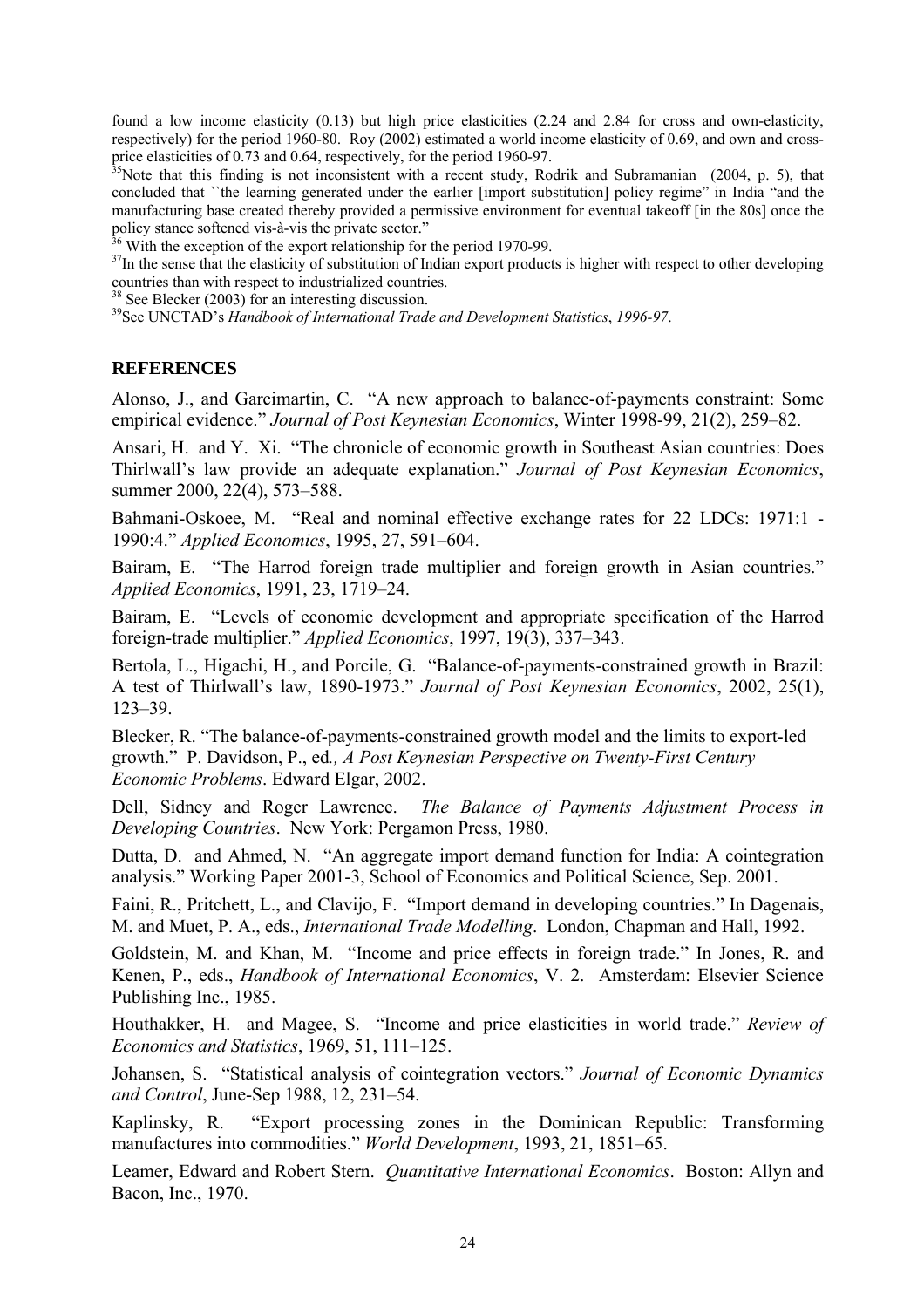McCombie, J. "On the empirics of balance-of-payments-constrained growth." *Journal of Post Keynesian Economics*, spring 1997, 19(3), 345–375.

McCombie, J. and Roberts, M.. "The role of balance of payments in economic growth." In Setterfield, M. ed., *The Economics of Demand-Led Growth*. MA: Edward Elgar, 2002.

Muscatelli, V. A., Srinivasan, T. G. and Vines, D. "Demand and supply factors in the determination of NIE exports: a simultaneous error-correction model for Hong Kong." *Economic Journal*, November 1992, 102, 1467-77.

Muscatelli, V. A. and Stevenson, A. A. "Intra-NIE competition in exports of manufactures." *Journal of International Economics*, February 1994, 37(1), 29–47.

Perraton, Jonathan. "Balance of payments constrained growth and developing countries: An examination of [T]hirlwall's hypothesis." *International Review of Applied Economics*, 2003, 1(17), 1–22.

Reinhart, Carmen. "Devaluation, international prices, and international trade." *IMF Staff Papers* 42(2), 1995.

Rittenberg, Libby. "Export growth performance of less-developed countries." *Journal of Development Economics*, 1986, 24, 167–77.

Rodrik, D. and Subramanian, A. "From Hindu growth to productivity surge: the mystery of the Indian growth transition." Working Paper 10376, National Bureau of Economic Research, Cambridge, MA, March 2004.

Rogoff, Kenneth. "The purchasing power parity puzzle." *Journal of Economic Literature*, June 1996, 34(2), 647–68.

Rose, Andrew. "Exchange rates and the trade balance: Some evidence from developing countries." *Economics Letters*, 1990, 34, 271–75.

Rose, Andrew. "The role of exchange rates in popular models of international trade: Does the Marshall-Lerner condition hold?" *Journal of International Economics*, 1991, 30, 301–16.

Roy, Saikat, S. "The determinants of India's exports: a simultaneous error-correction approach." Discussion Paper RIS-DP # 37/2002, *Research and Development System for the Non-Aligned and Other Developing Countries*, November, 2002.

Sapsford, David and Chen, John-Ren. "The Prebisch-Singer terms of trade hypothesis: Some (very) new evidence." In David Sapsford and John-Ren Chen, eds., *Development Economics and Policy*. London, England: MacMillan Press Ltd, 1998.

Senhadji, A. and Montenegro, C. "Time series analysis of export demand functions: A crosscountry analysis." Working Paper WP/98/149, *IMF Staff Papers,* 1998a.

Senhadji, A. and Montenegro, C.. "Time series analysis of structural import demand equations: A cross-country analysis." *IMF Staff Papers* 45(2), 236–68, 1998b.

Spilimbergo, A. and Athanasios V. "Real effective exchange rate and the constant elasticity of substitution assumption." *Journal of International Economics*, 2003, 60, 337– 54.

Thirlwall, A. P. "The balance of payments constraint as an explanation of international growth rate differences." *Banca Nazionale del Lavoro Quarterly Review*, March 1979, 45–53.

Thirlwall, A. P. and M. N. Hussain. "The balance of payments constraint, capital flows, and growth rate differences between developing countries." *Oxford Economic Papers*, summer 1982, 34(10), 498–509.

Urbain, Jean-Pierre. "Error correction models for aggregate imports: the case of two small and open economies." In Dagenais, M. and Muet, P-A., eds., *International Trade Modelling.*  London, England: Chapman & Hall, 1992.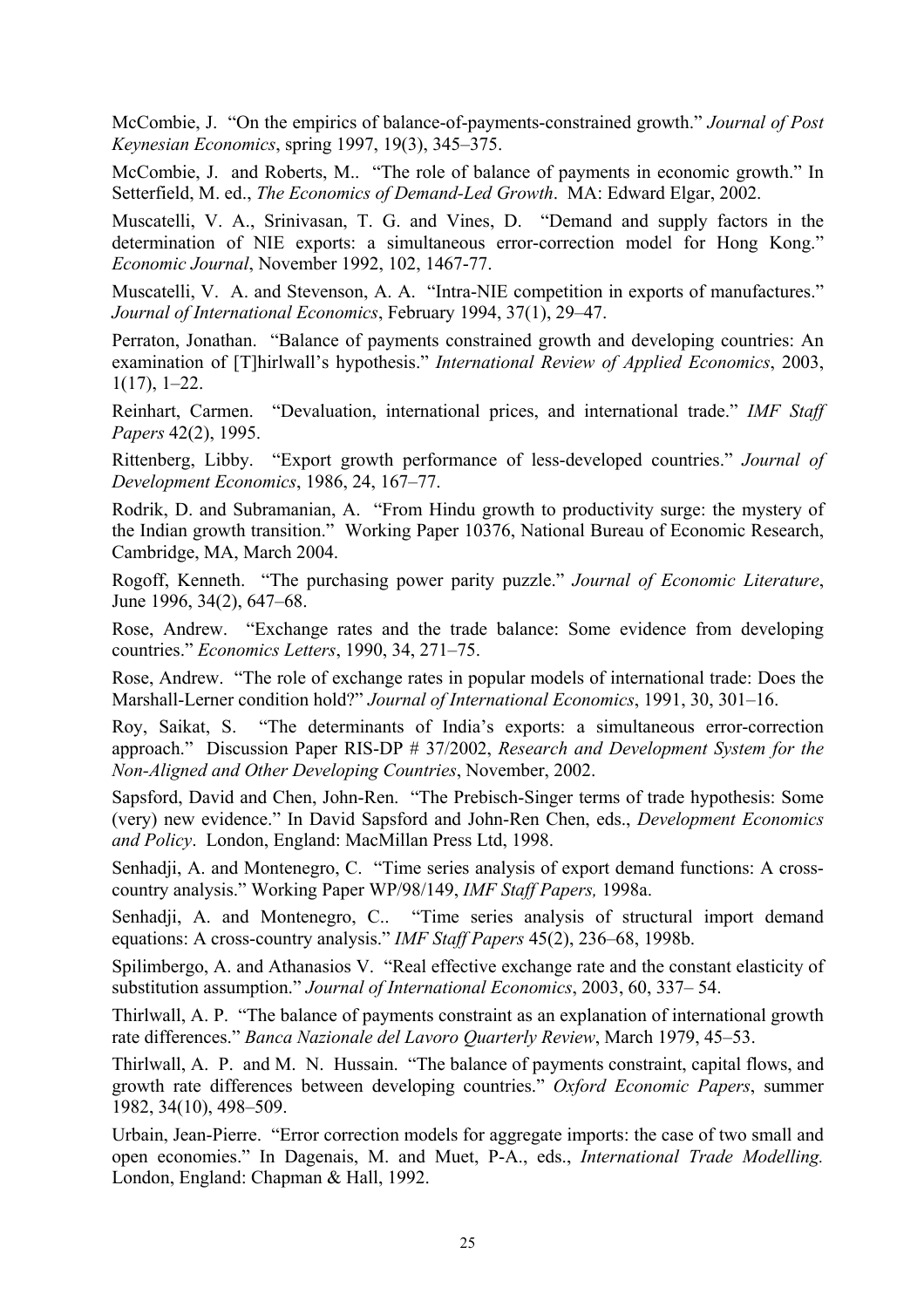|  |  |  | Table 1. Import Equation: Summarized Results of Cointegration Rank Test with 2 Lags |  |  |  |  |  |
|--|--|--|-------------------------------------------------------------------------------------|--|--|--|--|--|
|--|--|--|-------------------------------------------------------------------------------------|--|--|--|--|--|

| Data Trend                                                                  | None         | None     | Linear                        | Linear | Ouadratic |  |
|-----------------------------------------------------------------------------|--------------|----------|-------------------------------|--------|-----------|--|
| Test Type                                                                   | No intercept |          | Intercept Intercept Intercept |        | Intercept |  |
|                                                                             | No trend     | No trend | No trend                      | Trend  | Trend     |  |
| Trace                                                                       |              |          |                               |        |           |  |
| Max Eigenvalue                                                              |              |          |                               |        |           |  |
| $:  : \mathfrak{L}$ and an India I, $\mathfrak{L}$ is an and $\mathfrak{L}$ |              |          |                               |        |           |  |

Significance level: 5 percent.

Series: *LN MReal, LNYReal, LN PM, LN WPI*

#### Table 2. Import Equation: VECM Estimation with Restrictions on the Price Elasticities and Loading Coefficients **Cointegration Restrictions:**

 $\beta_{11} = 1, \beta_{13} = -\beta_{14}, \alpha_{21} = 0$ 

Restrictions identify all cointegrating vectors LR test for binding restrictions (rank  $= 1$ )  $\chi^2$ (2) 5.439 Probability 0.07

| <b>Cointegrating Eq:</b><br>$LM_{Real, t-l}$<br>$LNY_{Real, t-1}$<br>$LNPM_{t-1}$<br>$LNWPI_{t-1}$<br>C | Coint Eq1<br>1.000<br>$-1.466$ [ $-15.71$ ]<br>$1.296$ [4.86]<br>$-1.296$ [4.86]<br>$-0.611$               |                                                                                                      |                                                                                                           |                                                                                                      |
|---------------------------------------------------------------------------------------------------------|------------------------------------------------------------------------------------------------------------|------------------------------------------------------------------------------------------------------|-----------------------------------------------------------------------------------------------------------|------------------------------------------------------------------------------------------------------|
| <b>Error Correction:</b>                                                                                | $D(LNM_{Real,t})$                                                                                          | $D(LNY_{Real,t})$                                                                                    | D(LNPM <sub>t</sub> )                                                                                     | $D(LNWPI_t)$                                                                                         |
| CointEq1                                                                                                | $-0.267$ [ $-4.70$ ]                                                                                       | 0.000                                                                                                | $-0.249$ [ $-5.25$ ]                                                                                      | $-0.090$ [ $-5.00$ ]                                                                                 |
| $D(LNM_{Real,t-1})$<br>$D(LNY_{Real. t-1})$<br>$D(LNPM_{t-1})$<br>$D(LNWPI_{t-1})$<br>C                 | $-0.068$ [ $-0.48$ ]<br>$-0.117$ [ $-0.14$ ]<br>$0.015$ [ 0.09]<br>$-0.174$ [ $-0.35$ ]<br>$0.064$ [ 1.31] | $-0.029$ [ $-1.07$ ]<br>$-0.057$ [ $-0.36$ ]<br>$0.010$ [ 0.29]<br>$0.043$ [ 0.43]<br>$0.044$ [4.64] | $0.091$ [ $0.79$ ]<br>$-1.090$ $[-1.64]$<br>$-0.005$ [ $-0.04$ ]<br>$0.306$ [ $0.74$ ]<br>$0.068$ [ 1.68] | $-0.016$ [ $-0.39$ ]<br>$-0.878$ [ $-3.52$ ]<br>$0.029$ [ 0.53]<br>$0.092$ [ 0.59]<br>$0.093$ [6.12] |
| R-squared                                                                                               | 0.340                                                                                                      | 0.042                                                                                                | 0.446                                                                                                     | 0.489                                                                                                |
| Adj. R-squared                                                                                          | 0.262                                                                                                      | $-0.071$                                                                                             | 0.380                                                                                                     | 0.428                                                                                                |
| Sum sq. resids                                                                                          | 0.989                                                                                                      | 0.038                                                                                                | 0.679                                                                                                     | 0.095                                                                                                |
| S.E. equation                                                                                           | 0.153                                                                                                      | 0.030                                                                                                | 0.127                                                                                                     | 0.047                                                                                                |

Note: t-stats in parenthesis.

| Table 3. Export Equation: Summarized Results of Cointegration Rank Test with 2 Lags |              |                               |          |        |                         |  |  |  |
|-------------------------------------------------------------------------------------|--------------|-------------------------------|----------|--------|-------------------------|--|--|--|
| Data Trend                                                                          | None         | None                          | Linear   | Linear | <i><b>Ouadratic</b></i> |  |  |  |
| Test Type                                                                           | No intercept | Intercept Intercept Intercept |          |        | Intercept               |  |  |  |
|                                                                                     | No trend     | No trend                      | No trend | Trend  | Trend                   |  |  |  |
| Trace                                                                               |              |                               |          |        |                         |  |  |  |
| Max Eigenvalue                                                                      |              |                               |          |        |                         |  |  |  |

Significance level: 5 percent.

Series: *LN X<sub>Real</sub>, LNX<sup>POT</sup>*, *LN PX<sub>IND</sub>*, *LN PX<sub>LDC</sub>*, *LN PX*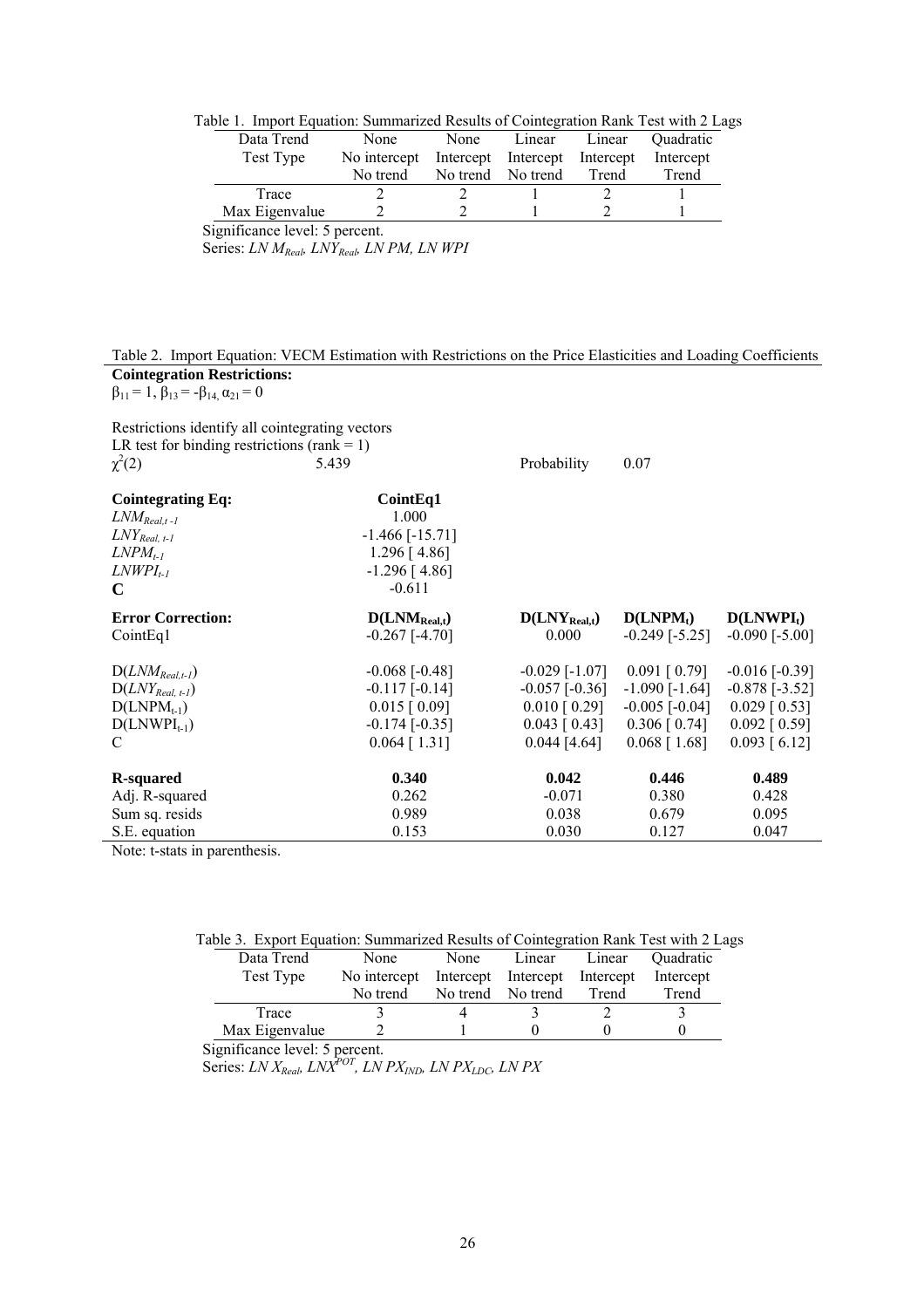Table 4. Export Equation (1956-99): VECM Estimation with Restrictions on the Price Elasticities and Loading Coefficients

| <b>Cointegration Restrictions:</b><br>$B_{11} = 1$ , $\beta_{13} + \beta_{14} = -\beta_{15}$ , 0, $\alpha_{51} = 0$ , $\beta_{21} = 1$ , $\beta_{22} = 0$ , $\beta_{24} = -\beta_{25}$ , $\alpha_{32} = 0$ , $\beta_{32} = -1$ , $\beta_{34} = 0$ , $\alpha_{52} = 0$ |                       |                       |                      |                      |                    |  |  |  |
|-----------------------------------------------------------------------------------------------------------------------------------------------------------------------------------------------------------------------------------------------------------------------|-----------------------|-----------------------|----------------------|----------------------|--------------------|--|--|--|
| Restrictions identify all cointegrating vectors                                                                                                                                                                                                                       |                       |                       |                      |                      |                    |  |  |  |
| LR test for binding restrictions (rank = 3)                                                                                                                                                                                                                           |                       |                       |                      |                      |                    |  |  |  |
| $X^2(1)$                                                                                                                                                                                                                                                              | 0.061                 | Probability           | 0.804                |                      |                    |  |  |  |
| <b>Cointegrating Eq:</b>                                                                                                                                                                                                                                              | CointEq1              | CointEq2              | CointEq3             |                      |                    |  |  |  |
| $LN X_{Real, t-l}$                                                                                                                                                                                                                                                    | 1.000                 | 1.000                 | $0.752$ [5.23]       |                      |                    |  |  |  |
| $LNX^{POT}$ <sub>t-1</sub>                                                                                                                                                                                                                                            | $-0.812$ [ $-15.23$ ] | 0.000                 | $-1.000$             |                      |                    |  |  |  |
| $LN$ $PX_{t-1}$                                                                                                                                                                                                                                                       | $0.823$ [ 5.61]       | $-0.452$ [ $-9.04$ ]  | 1.339 [7.313]        |                      |                    |  |  |  |
| $LN$ $PX$ <sub><math>LDC,t-1</math></sub>                                                                                                                                                                                                                             | $-0.589$ [ $-2.99$ ]  | $1.066$ [2.45]        | 0.000                |                      |                    |  |  |  |
| $LN$ $PX$ <sub><math>IND, t-1</math></sub>                                                                                                                                                                                                                            | $-0.233$ $[-0.98]$    | $-1.066$ [ $-2.454$ ] | $-1.261$ [ $-6.13$ ] |                      |                    |  |  |  |
| $\mathcal{C}$                                                                                                                                                                                                                                                         | $-0.503$              | $-2.311$              | 1.295                |                      |                    |  |  |  |
| <b>Error Correction:</b>                                                                                                                                                                                                                                              | $D(LN X_{Real,t})$    | $D(LN X_t^{POT})$     | $D(LNPX_t)$          | $D(LNPX_{LDC,t})$    | $D(LNPX_{IND,t})$  |  |  |  |
| CointEq1                                                                                                                                                                                                                                                              | $-0.151$ $[-0.39]$    | $0.523$ [3.67]        | 0.466 [1.27]         | $0.771$ [3.72]       | 0.000              |  |  |  |
| CointEq2                                                                                                                                                                                                                                                              | $-0.634$ [ $-4.21$ ]  | $-0.142$ [ $-2.67$ ]  | 0.000                | $-0.297$ [3.52]      | 0.000              |  |  |  |
| CointEq3                                                                                                                                                                                                                                                              | $0.167$ [0.64]        | $-0.252$ [ $-2.64$ ]  | $-0.505$ [ $-2.15$ ] | $-0.545$ [ $-3.40$ ] | $0.060$ [0.87]     |  |  |  |
| $D(LN X_{Real,t-1})$                                                                                                                                                                                                                                                  | $0.052$ [0.29]        | $-0.098$ [ $-1.55$ ]  | $-0.057$ $[-0.31]$   | $0.072$ [0.460]      | $0.009$ [0.08]     |  |  |  |
| $D(LN X_{t-1}^{POT})$                                                                                                                                                                                                                                                 | $0.214$ [0.42]        | $-0.218$ [ $-1.23$ ]  | $-0.186$ [ $-0.36$ ] | $0.127$ [0.29]       | $0.144$ [0.44]     |  |  |  |
| $D(LNPX_{t-1})$                                                                                                                                                                                                                                                       | $-0.107$ $[-0.500]$   | $-0.165$ [ $-2.23$ ]  | $0.010$ [0.46]       | $0.053$ [0.29]       | $0.001$ [0.01]     |  |  |  |
| $D(LNPX_{LDC,t-1})$                                                                                                                                                                                                                                                   | $-0.649$ [ $-1.74$ ]  | $0.174$ [1.35]        | $0.419$ [1.12]       | $0.061$ [0.19]       | $0.069$ [0.28]     |  |  |  |
| $D(LNPX_{IND,t-1})$                                                                                                                                                                                                                                                   | $1.646$ [3.96]        | $-0.050$ [ $-0.35$ ]  | $-0.649$ [ $-1.55$ ] | $0.542$ [1.512]      | $0.507$ [1.90]     |  |  |  |
| C                                                                                                                                                                                                                                                                     | $-0.068$ $[-0.74]$    | $0.164$ [5.21]        | $0.074$ [0.81]       | $0.068$ [0.87]       | $0.026$ [0.45]     |  |  |  |
| DU                                                                                                                                                                                                                                                                    | $-0.413$ [ $-2.93$ ]  | $-0.010$ $[-0.21]$    | $0.132$ [0.93]       | $-0.221$ [ $-1.81$ ] | $0.017$ [0.19]     |  |  |  |
| DT                                                                                                                                                                                                                                                                    | $0.087$ [2.40]        | $-0.031$ [ $-2.48$ ]  | $-0.011$ $[-0.29]$   | $-0.002[-0.07]$      | $-0.012$ $[-0.51]$ |  |  |  |
| <b>DTB</b>                                                                                                                                                                                                                                                            | $0.287$ [1.83]        | $-0.023$ [ $-0.431$ ] | $-0.143$ [ $-0.90$ ] | $0.177$ [1.31]       | $0.096$ [0.96]     |  |  |  |
| R-squared                                                                                                                                                                                                                                                             | 0.683                 | 0.536                 | 0.326                | 0.419                | 0.447              |  |  |  |
| Adj. R-squared                                                                                                                                                                                                                                                        | 0.570                 | 0.371                 | 0.086                | 0.213                | 0.252              |  |  |  |
| Sum sq. resids                                                                                                                                                                                                                                                        | 0.256                 | 0.030                 | 0.260                | 0.190                | 0.105              |  |  |  |
| S.E. equation                                                                                                                                                                                                                                                         | 0.090                 | 0.031                 | 0.091                | 0.078                | 0.058              |  |  |  |

Note: t-stats in parenthesis.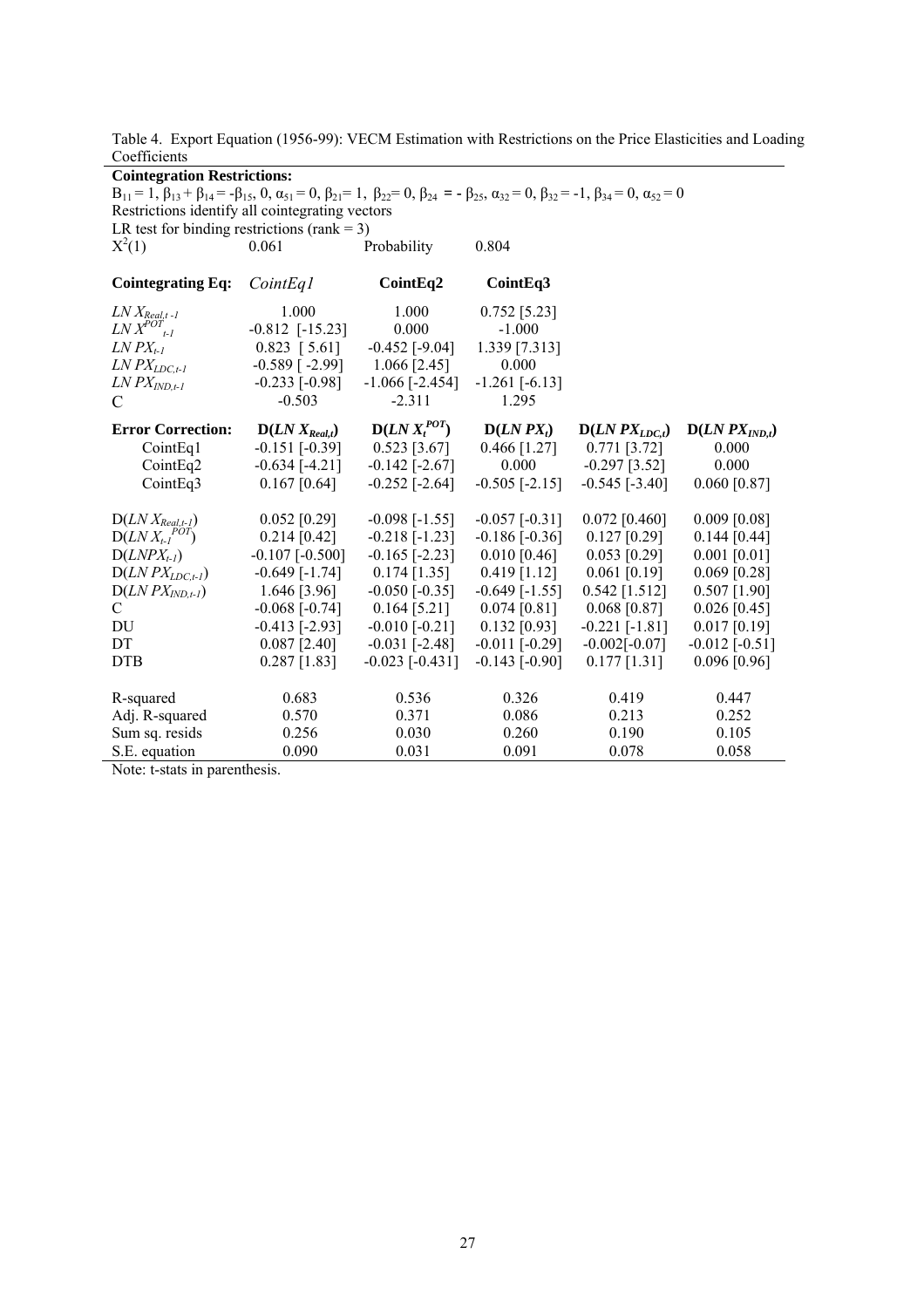Table 5. Export Equation (1956-85): VECM Estimation with Restrictions on the Price Elasticities and Loading Coefficients<sup>1</sup>

| <b>Cointegration Restrictions:</b>                                                                                     |                     |                               |          |                                                                                               |                                                                                         |  |  |  |  |
|------------------------------------------------------------------------------------------------------------------------|---------------------|-------------------------------|----------|-----------------------------------------------------------------------------------------------|-----------------------------------------------------------------------------------------|--|--|--|--|
| $\beta_{11} = 1$ , $\beta_{13} + \beta_{14} = -\beta_{15}$ , $\alpha_{31} = 0$ , $\alpha_{41} = 0$ , $\alpha_{51} = 0$ |                     |                               |          |                                                                                               |                                                                                         |  |  |  |  |
| Restrictions identify all cointegrating vectors                                                                        |                     |                               |          |                                                                                               |                                                                                         |  |  |  |  |
| LR test for binding restrictions (rank = 1)                                                                            |                     |                               |          |                                                                                               |                                                                                         |  |  |  |  |
| $\chi^2$ (4)                                                                                                           | 4.578               | Probability                   | 0.333    |                                                                                               |                                                                                         |  |  |  |  |
| <b>Cointegrating Eq:</b>                                                                                               | CointEq1            |                               |          |                                                                                               |                                                                                         |  |  |  |  |
| $LN X_{Real, t-l}$                                                                                                     | 1.000               |                               |          |                                                                                               |                                                                                         |  |  |  |  |
| $LNX^{POT}$ <sub>t-1</sub>                                                                                             | $-0.779$ $[-11.89]$ |                               |          |                                                                                               |                                                                                         |  |  |  |  |
| $LN$ $PX_{t-l}$                                                                                                        | $0.746$ [4.58]      |                               |          |                                                                                               |                                                                                         |  |  |  |  |
| $LN$ $PX$ <sub><math>LDC,t-1</math></sub>                                                                              | $-0.904$ $[-2.29]$  |                               |          |                                                                                               |                                                                                         |  |  |  |  |
| $LN$ $PX$ <sub><math>IND. t-1</math></sub>                                                                             | $0.158$ [0.34]      |                               |          |                                                                                               |                                                                                         |  |  |  |  |
| C                                                                                                                      | $-0.335$            |                               |          |                                                                                               |                                                                                         |  |  |  |  |
| <b>Error Correction:</b>                                                                                               |                     |                               |          |                                                                                               | $D(LN X_{Real,t})$ $D(LN X_t^{POT})$ $D(LN PX_t)$ $D(LN PX_{LDC,t})$ $D(LN PX_{IND,t})$ |  |  |  |  |
| CointEq1                                                                                                               |                     | $0.037$ [0.22] $0.251$ [5.55] | 0.000    | 0.000                                                                                         | 0.000                                                                                   |  |  |  |  |
| $D(LN X_{Real, t-1})$                                                                                                  |                     |                               |          | $-0.174$ $[-0.70]$ $-0.128$ $[-1.80]$ $-0.010$ $[-0.04]$ $-0.145$ $[0.72]$ $-0.009$ $[-0.08]$ |                                                                                         |  |  |  |  |
| $D(LN X_{t-l}^{POT})$                                                                                                  |                     |                               |          | $-0.420$ $[-0.56]$ $-0.354$ $[-1.63]$ $-0.204$ $[-0.29]$ $-0.432$ $[0.71]$ $-0.421$ $[1.23]$  |                                                                                         |  |  |  |  |
| $D(LNPX_{t-1})$                                                                                                        |                     |                               |          | $0.368$ [1.49] -0.145 [-2.04] -0.063 [-0.27] 0.033 [0.17] 0.009 [0.08]                        |                                                                                         |  |  |  |  |
| $D(LNPX_{LDC,t-1})$                                                                                                    |                     |                               |          | $-1.258$ [ $-2.44$ ] $0.112$ [0.76] $0.366$ [0.37] $-0.478$ [ $-1.14$ ] $-0.136$ [ $-0.58$ ]  |                                                                                         |  |  |  |  |
| $D(LNPX_{IND,t-1})$                                                                                                    |                     |                               |          | 1.619 [2.46] $-0.001$ [ $-0.01$ ] $-0.242$ [ $-0.39$ ] 1.240 [2.32] 0.816 [2.74]              |                                                                                         |  |  |  |  |
| C                                                                                                                      |                     |                               |          | $0.011$ [0.24] $0.082$ [5.71] $0.076$ [0.08] $-0.021$ [ $-0.52$ ] $-0.012$ [ $-0.55$ ]        |                                                                                         |  |  |  |  |
| R-squared                                                                                                              | 0.426               | 0.505                         | 0.109    | 0.341                                                                                         | 0.534                                                                                   |  |  |  |  |
| Adj. R-squared                                                                                                         | 0.270               | 0.370                         | $-0.133$ | 0.162                                                                                         | 0.407                                                                                   |  |  |  |  |
| Sum sq. resids                                                                                                         | 0.297               | 0.024                         | 0.259    | 0.196                                                                                         | 0.061                                                                                   |  |  |  |  |
| S.E. equation                                                                                                          | 0.116               | 0.033                         | 0.108    | 0.094                                                                                         | 0.052                                                                                   |  |  |  |  |

Note: t-stats in parenthesis.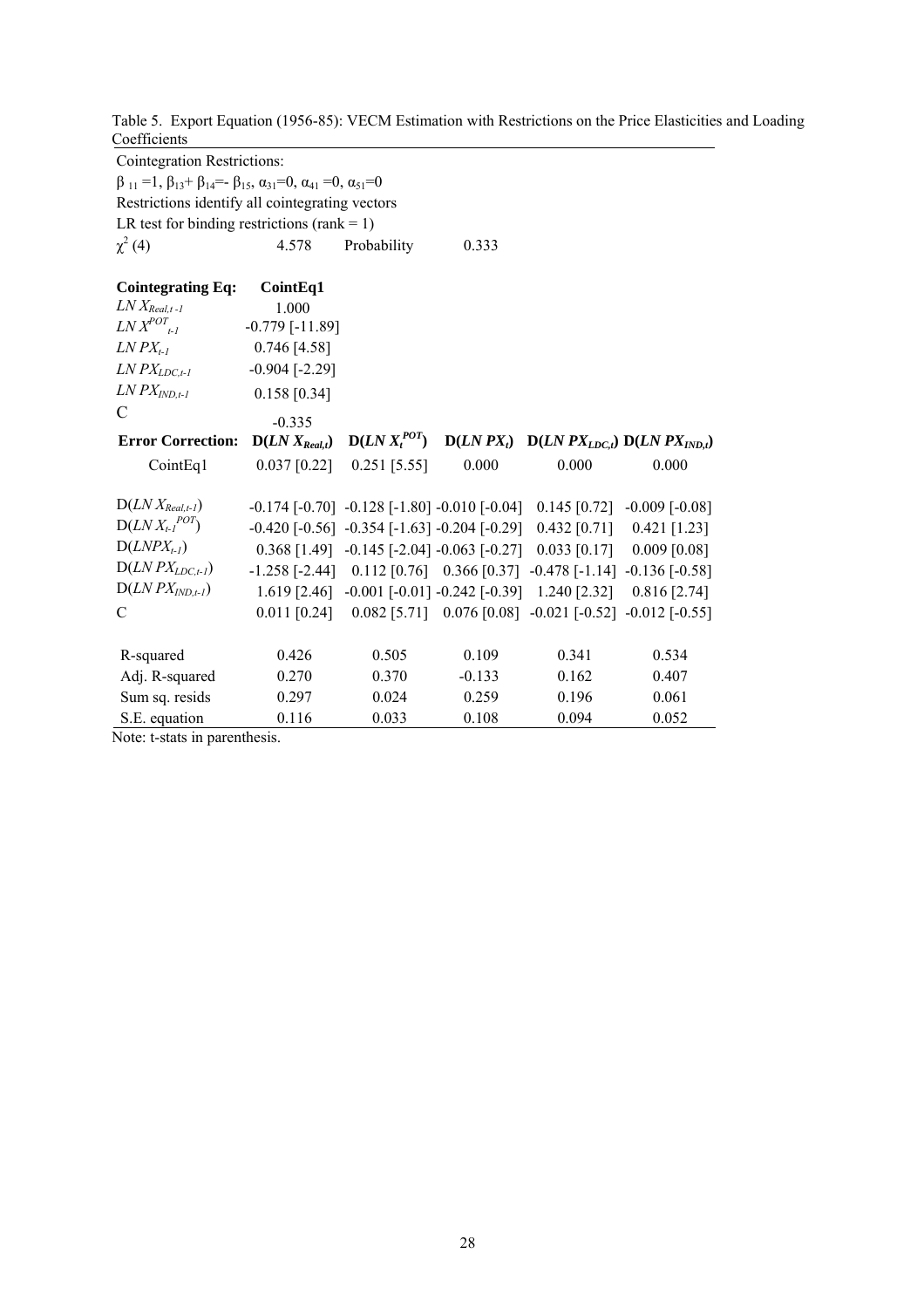Table 6. Export Equation (1970-99): VECM Estimation with Restrictions on the Price Elasticities and Loading Coefficients<sup>1</sup>

| <b>Cointegration Restrictions:</b>              |                                                                                                                                       |                                            |                                                                                                        |                |                                     |
|-------------------------------------------------|---------------------------------------------------------------------------------------------------------------------------------------|--------------------------------------------|--------------------------------------------------------------------------------------------------------|----------------|-------------------------------------|
|                                                 | $\beta_{11} = 1, \alpha_{21} = 0, \alpha_{41} = 0, \beta_{21} = 1, \beta_{22} = 0, \alpha_{22} = 0, \alpha_{42} = 0, \alpha_{52} = 0$ |                                            |                                                                                                        |                |                                     |
| Restrictions identify all cointegrating vectors |                                                                                                                                       |                                            |                                                                                                        |                |                                     |
| LR test for binding restrictions (rank = $2$ )  |                                                                                                                                       |                                            |                                                                                                        |                |                                     |
| $\chi^2$ (4)                                    | 1.999                                                                                                                                 | Probability                                | 0.736                                                                                                  |                |                                     |
| <b>Cointegrating Eq:</b>                        | CointEq1                                                                                                                              | CointEq2                                   |                                                                                                        |                |                                     |
| $LN X_{Real, t-l}$                              | 1.000                                                                                                                                 | 1.000                                      |                                                                                                        |                |                                     |
| $LNX^{POT}$ <sub>t-1</sub>                      | $-1.849$ [ $-17.12$ ]                                                                                                                 | 0.000                                      |                                                                                                        |                |                                     |
| $LN$ $PX_{t-1}$                                 | $0.131$ [-2.33] 1.731 [3.62]                                                                                                          |                                            |                                                                                                        |                |                                     |
| $LN$ $PX$ <sub><math>LDC,t-1</math></sub>       | $-0.111$ $[-0.52]$ 26.925 [7.60]                                                                                                      |                                            |                                                                                                        |                |                                     |
| $LN$ $PX$ <sub><math>IND. t-1</math></sub>      |                                                                                                                                       | $-0.099$ [ $-0.76$ ] $-18.821$ [ $-8.00$ ] |                                                                                                        |                |                                     |
| $\mathbf C$                                     | 5.526                                                                                                                                 | $-62.775$                                  |                                                                                                        |                |                                     |
| <b>Error Correction:</b>                        | $D(LN X_{Real,t})$                                                                                                                    | $D(LN X_t^{POT})$                          | $D(LNPX_t)$                                                                                            |                | $D(LNPX_{LDC,t}) D(LNPX_{IND,t})$   |
| CointEq1                                        | $-1.918$ [ $-8.37$ ]                                                                                                                  | 0.000                                      | $0.6598$ [3.75]                                                                                        | 0.000          | $-0.508$ [-2.33]                    |
| CointEq2                                        | $0.060$ [5.75]                                                                                                                        | 0.000                                      | $-0.062$ [ $-10.76$ ]                                                                                  | 0.000          | 0.000                               |
| $D(LN X_{Real.t-I})$                            | $0.527$ [3.17]                                                                                                                        | $0.097$ [1.61]                             | $-0.198$ [ $-2.55$ ]                                                                                   | $0.180$ [3.33] | $0.085$ [0.75]                      |
| $D(LN X_{t-1}^{POT})$                           | $1.238$ [1.42]                                                                                                                        | $0.321$ [1.02]                             | $0.776$ [1.91]                                                                                         | $0.103$ [0.36] | $0.138$ [0.25]                      |
| $D(LNPX_{t-1})$                                 | $-0.800$ [ $-0.97$ ]                                                                                                                  |                                            | $-0.081$ [ $-0.27$ ] $-0.0711$ [ $-0.19$ ]                                                             |                | $0.2131$ [0.80] -0.691 [-1.31]      |
| $D(LNPX_{LDC,t-1})$                             |                                                                                                                                       |                                            | $-0.977$ [ $-1.42$ ] $-0.139$ [ $-0.56$ ] $-0.272$ [ $0.85$ ] $-0.371$ [ $-1.66$ ] $-0.321$ [ $0.73$ ] |                |                                     |
| $D(LNPX_{IND,t-1})$                             | 1.690 [2.02]                                                                                                                          | $0.112$ [0.37]                             | $-1.333$ $[-3.42]$                                                                                     |                | $0.268$ [0.98] -0.111 [-0.21]       |
| $\mathcal{C}$                                   | $0.036$ [0.52]                                                                                                                        | $0.034$ [1.35]                             | $0.098$ [3.05]                                                                                         |                | $-0.040$ [ $-1.79$ ] $0.056$ [1.26] |
| R-squared                                       | 0.840                                                                                                                                 | 0.559                                      | 0.789                                                                                                  | 0.742          | 0.404                               |
| Adj. R-squared                                  | 0.738                                                                                                                                 | 0.279                                      | 0.655                                                                                                  | 0.578          | 0.025                               |
| Sum sq. resids                                  | 0.099                                                                                                                                 | 0.012                                      | 0.021                                                                                                  | 0.010          | 0.040                               |
| S.E. equation                                   | 0.095                                                                                                                                 | 0.034                                      | 0.044                                                                                                  | 0.030          | 0.060                               |

Note: t-stats in parenthesis.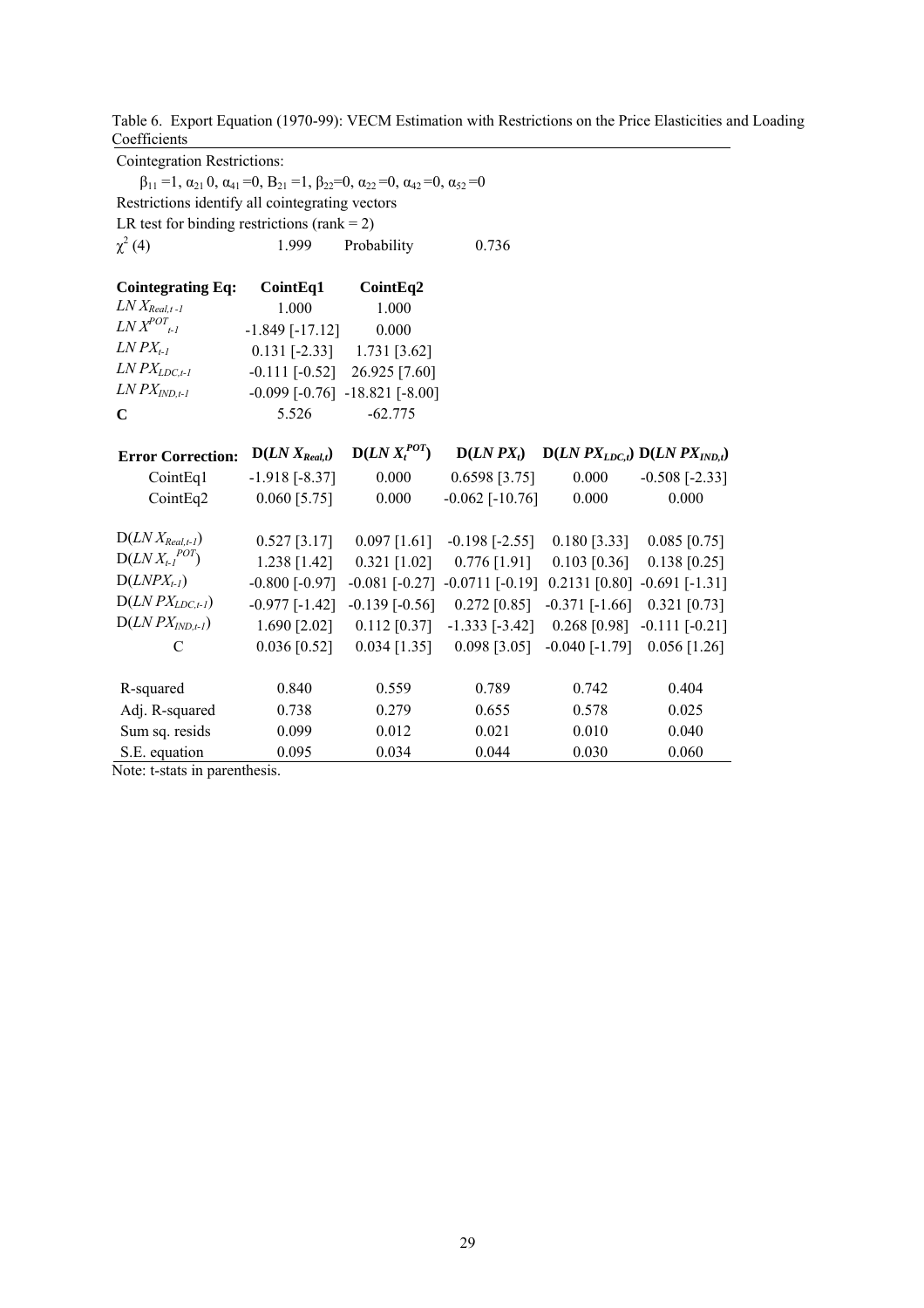|                                                                                                | Period 1951-60 61-70 71-80 81-90 |         |       |         | 91-99   |         | 56-85 70-99 51-99 |         |
|------------------------------------------------------------------------------------------------|----------------------------------|---------|-------|---------|---------|---------|-------------------|---------|
| Variable                                                                                       |                                  |         |       |         |         |         |                   |         |
| $1.~\Delta~M_{REAL\_AVERAGE}$                                                                  | 0.73                             | 3.48    | 4.87  | 6.37    | 14.48   | 5.17    | 9.18              | 6.40    |
| 2. $\Delta$ PM_ $_{\rm AVERAGE}$                                                               | $-5.91$                          | 4.72    | 15.11 | 7.63    | 6.98    | 7.54    | 9.52              | 6.21    |
| 3. $\Delta$ WPI_AVERAGE                                                                        | 0.98                             | 6.30    | 9.98  | 7.12    | 7.76    | 7.58    | 8.27              | 6.60    |
| 4. $\lambda$                                                                                   | 0.68                             | 0.72    | 0.72  | 0.79    | 0.67    | 0.71    | 0.73              | 0.72    |
| 5. $\Delta$ $\rm X_{Real\_AVERAGE}$                                                            | $-2.94$                          | 4.16    | 7.04  | 4.69    | 17.56   | 2.78    | 9.24              | 5.76    |
| 6. $\Delta X^{POT}$ <sub><math>-</math>AVERAGE</sub>                                           | 6.12                             | 7.60    | 5.77  | 3.47    | 6.69    | 6.57    | 5.27              | 6.01    |
| 7. $\Delta$ PX <sub>IND</sub> average                                                          | 0.44                             | 1.60    | 12.00 | 2.63    | $-0.64$ | 5.53    | 1.08              | 3.61    |
| 8. $\Delta$ PX <sub>LDC</sub> _AVERAGE                                                         | $-1.47$                          | 1.60    | 14.22 | $-0.59$ | 0.84    | 6.03    | 0.09              | 3.47    |
| 9. $\Delta$ PX_AVERAGE                                                                         | 2.19                             | 0.54    | 8.08  | 2.99    | $-1.66$ | 3.89    | 0.79              | 2.55    |
| 10. $\Delta$ $\mathbf{Y}_{\text{REAL}\_\text{AVERAGE}}$                                        | $5.04*$                          | 4.11    | 3.06  | 5.80    | 5.50    | 3.97    | 4.83              | 4.51    |
| 11. $\Delta$ Y <sub>WEAK</sub>                                                                 | $-3.39$                          | 2.52    | 5.84  | 3.30    | 11.82   | 1.89    | 6.55              | 3.85    |
| 12. $\Delta$ Y_CONTRIBUTION                                                                    | $-2.00$                          | 2.84    | 4.80  | 3.20    | 11.97   | 1.90    | 6.30              | 3.93    |
| 13. $\Delta$ Price_CONTRIBUTION                                                                | $-1.39$                          | $-0.32$ | 1.04  | 0.10    | $-0.16$ | $-0.01$ | 0.25              | $-0.08$ |
| 14. $\Delta$ Y <sub>STRONG</sub> _1956-99                                                      | 1.70                             | 5.02    | 6.65  | 0.82    | 4.75    | 4.99    | 2.92              | 4.11    |
| 15. $\Delta$ Y <sub>STRONG</sub> _1956-85                                                      | 3.48                             | 5.34    | 15.02 |         |         | 6.06    |                   |         |
| 16. $\Delta$ $X^{POT}$ contribution                                                            | 3.25                             | 4.04    | 3.07  |         |         | 3.49    |                   |         |
| 17. $\Delta$ PX <sub>IND</sub> contribution                                                    | 0.14                             | 0.46    | 3.42  |         |         | 2.80    |                   |         |
| 18. $\Delta$ $\text{PX}_{\text{LDC}\_\text{CONTRIBUTION}}$                                     | $-0.58$                          | 0.68    | 6.06  |         |         | 2.53    |                   |         |
| 19. $\Delta$ PX_contribution                                                                   | 0.67                             | 0.17    | 2.48  |         |         | $-2.76$ |                   |         |
| 20. $\Delta$ Y <sub>STRONG</sub> _1970-99                                                      |                                  |         |       | 4.64    | 8.48    |         | 7.80              |         |
| 21. $\Delta$ $\text{X}^{\text{POT}}_{\hspace{15pt}\text{---}\hspace{15pt}\text{CONTRIBUTION}}$ |                                  |         |       | 4.38    | 8.44    |         | 7.08              |         |
| 22. $\Delta$ PX <sub>IND</sub> contribution                                                    |                                  |         |       | 1.09    | $-0.32$ |         | 2.20              |         |
| 23. $\Delta$ PX <sub>LDC</sub> contribution                                                    |                                  |         |       | 0.04    | $-0.12$ |         | $-0.55$           |         |
| 24. $\Delta$ PX <sub><math>-</math>CONTRIBUTION</sub>                                          |                                  |         |       | $-0.87$ | 0.48    |         | $-0.92$           |         |

Table 7. Average Growth Rates of Key Variables: 1950-99 and Sub-Periods

\* The average for 1956-1960 was 4.09 percent.